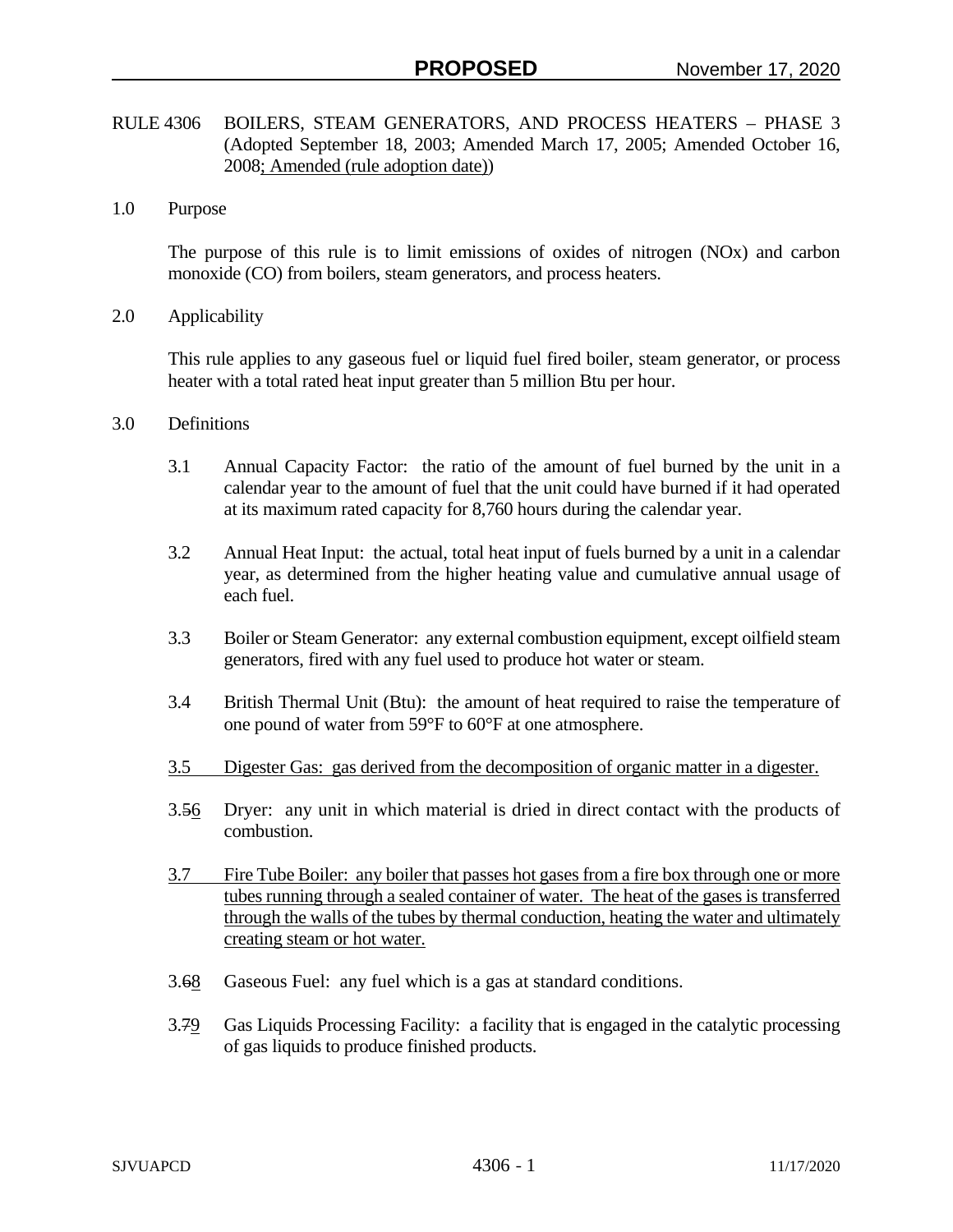- 3.810 Heat Input: the heat (hhv basis) released due to fuel combustion in a unit, not including the sensible heat of incoming combustion air and fuel.
- 3.911 Higher Heating Value (hhv): the total heat liberated per mass of fuel burned (Btu per pound), when fuel and dry air at standard conditions undergo complete combustion and all resulting products are brought to their standard states at standard conditions.
- 3.120 Liquid Fuel: any fuel which is a liquid at standard conditions.
- 3.11 Load-following Unit: for the purposes of this rule, a load-following unit is defined as a unit with normal operational load fluctuations and requirements which exceed the operational response range of an Ultra-Low NOx burner system(s) operating at 9 ppmv NOx. The operator shall designated load-following units on the Permit to Operate.
- 3.13 Normal Operation: the period of operating time during which a unit is not in a startup or a shutdown event.
- 3.142 NOx Emissions: the sum of oxides of nitrogen expressed as  $NO<sub>2</sub>$  in the flue gas.
- 3.153 Oilfield Steam Generator: an external combustion equipment which converts water to dry steam or to a mixture of water vapor and steam, with an absolute pressure of more than 30 psia, and which is used exclusively in thermally enhanced crude oil production.
- 3.164 Parts Per Million by Volume (ppmv): the ratio of the number of gas molecules of a given species, or group of species, to the number of millions of total gas molecules.
- 3.175 Process Heater: any combustion equipment fired with liquid and/or gaseous fuel and which transfers heat from combustion gases to water or process streams. This definition excludes: kilns or ovens used for drying, baking, cooking, calcining, or vitrifying; and unfired waste heat recovery heaters used to recover sensible heat from the exhaust of combustion equipment.
- 3.186 Public Utilities Commission (PUC) Quality Natural Gas: any gaseous fuel, gascontaining fuel where the sulfur content is no more than one-fourth (0.25) grain of hydrogen sulfide per one hundred (100) standard cubic feet and no more than five (5) grains of total sulfur per one hundred (100) standard cubic feet. PUC quality natural gas also means high methane gas (at least 80% methane by volume) as specified in PUC General order 58-A.
- 3.197 PUC Quality Natural Gas Curtailment: means a shortage in the supply of Public Utility Commission (PUC) quality natural gas, due solely to supply limitations or restrictions in distribution pipelines by the utility supplying the gas, and not due to the cost of natural gas.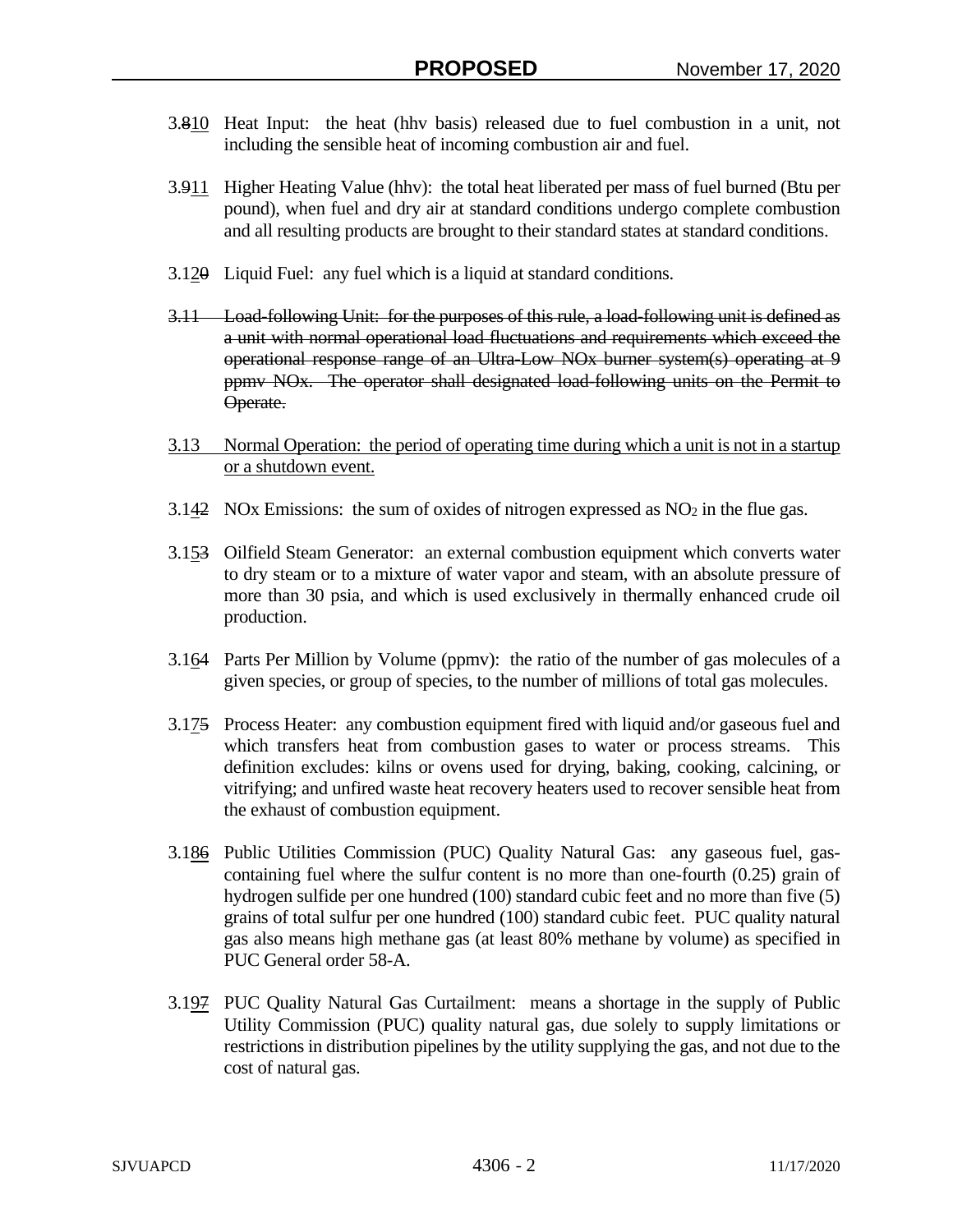- 3.2018 Qualified Technician: a stationary source employee or any personnel contracted by a stationary source operator who has a documented training and a demonstrated experience performing tune-ups on a unit to the satisfaction of the APCO. The documentation of tune-up training and experience shall be made available to the APCO upon request.
- 3.2119 Rated Heat Input (million Btu per hour): the heat input capacity specified on the nameplate of the unit. If the unit has been physically modified such that its maximum heat input differs from what is specified on the nameplate, the modified maximum heat input shall be considered as the rated heat input and made enforceable by Permit to Operate.
- 3.220 Refinery Unit: a unit that is permanently installed and operated at a petroleum refinery or a gas liquids processing facility.
- 3.231 Re-ignition: the relighting of a unit after an unscheduled and unavoidable interruption or shut off of the fuel flow or electrical power, for a period of less than 30 minutes, due to reasons outside the control of the operator.
- 3.24 Replacement Unit: the replacement of a boiler, steam generator, oil field steam generator, or process heater. The retrofit of an existing unit does not qualify as a replacement.
- 3.25 School: any public or private school used for the purpose of education and instruction of school pupils in Kindergarten through Grade 12, and any college or university which provides postsecondary education and has the authority to confer Associate, Bachelors, or Graduate/Professional level degrees. This does not include any private school in which education and instruction are primarily conducted in private homes.
- 3.262 Shutdown: the period of time during which a unit is taken from an operational to a non-operational status by allowing it to cool down from its operating temperature to ambient temperature as the fuel supply to the unit is completely turned off.
- 3.273 Solid Fuel: any fuel which is a solid at standard conditions.
- 3.284 Standard Conditions: standard conditions as defined in Rule 1020 (Definitions).
- 3.295 Start-up: the period of time during which a unit is brought from a shutdown status to its operating temperature and pressure, including the time required by the unit's emission control system to reach full operation.
- 3.30 Thermal Fluid Heater: a natural gas fired process heater in which a process stream is heated indirectly by a heated fluid other than water.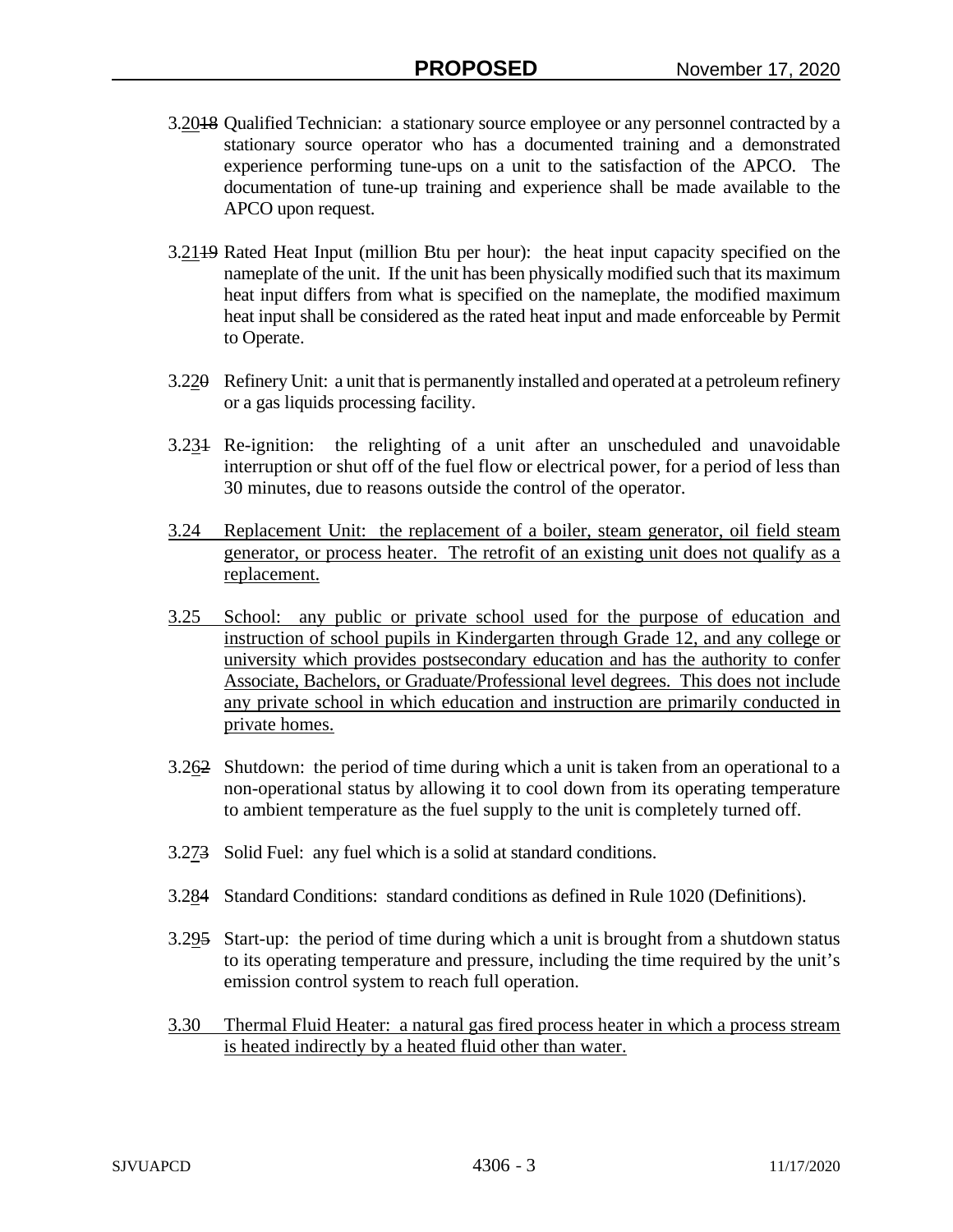- 3.3126 Unit: any boiler, steam generator, oilfield steam generator, or process heater as defined in this rule.
- 4.0 Exemptions
	- 4.1 This rule shall not apply to:
		- 4.1.1 Solid fuel fired units.
		- 4.1.2 Dryers and glass melting furnaces.
		- 4.1.3 Kilns and smelters where the products of combustion come into direct contact with the material to be heated.
		- 4.1.4 Unfired or fired waste heat recovery boilers that are used to recover or augment heat from the exhaust of combustion turbines or internal combustion engines.
	- 4.2 The requirements of Sections 5.1.1 and 5.1.2 shall not apply to a unit when burning any fuel other than PUC quality natural gas during PUC quality natural gas curtailment provided all of the following conditions are met:
		- 4.2.1 Fuels other than PUC quality natural gas are burned no more than 168 cumulative hours in a calendar year plus 48 hours per calendar year for equipment testing, as limited by Permit to Operate.
		- 4.2.2 NOx emission shall not exceed 150 ppmv or 0.215 lb/MMBtu. Demonstration of compliance with this limit shall be made by either source testing, continuous emission monitoring system (CEMS), an APCO approved Alternate Monitoring System, or an APCO approved portable NOx analyzer.

## 5.0 Requirements

All ppmv emission limits specified in this section are referenced at dry stack gas conditions and 3.00 percent by volume stack gas oxygen. Emission concentrations shall be corrected to 3.00 percent oxygen in accordance with Section 8.1.

- 5.1 NOx and CO Emission Limits
	- 5.1.1 Except for units subject to Sections 5.2, on and after the Compliance Deadline specified in Section 7, units shall not be operated in a manner which exceeds the applicable NOx and carbon monoxide (CO) emissions limits specified in Table 1 (until December 30, 2023) and Table 2 (on and after December 31, 2023).shall not exceed the limits specified in Table 1 on and after the dates specified in Tables 2 and 3.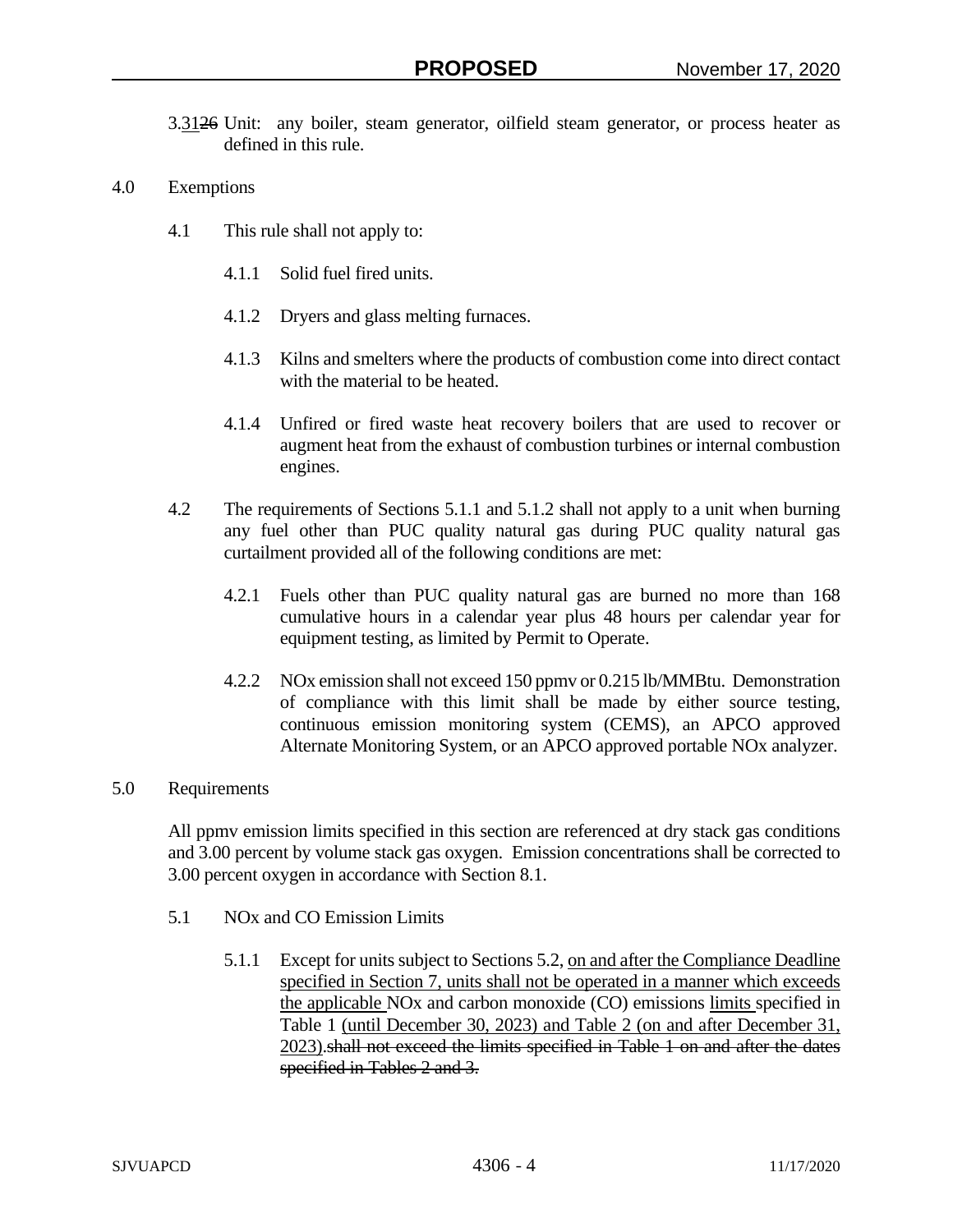| Table 1: Tier 1 NOx and CO Limits                                                                                                       |                                 |                                                                            |     |                                 |                           |
|-----------------------------------------------------------------------------------------------------------------------------------------|---------------------------------|----------------------------------------------------------------------------|-----|---------------------------------|---------------------------|
|                                                                                                                                         | <b>Operated on Gaseous Fuel</b> | Operated on Liquid Fuel                                                    |     |                                 |                           |
| Category                                                                                                                                | <b>Standard Option</b>          | <b>NO<sub>x</sub></b> Limit<br>CO<br>Limit<br>Enhanced<br>(ppmv)<br>Option |     | <b>NO<sub>x</sub></b> Limit     | <b>CO</b> Limit<br>(ppmv) |
| A. Units with a rated heat<br>input equal to or less than<br>20.0 MMBtu/hour, except<br>for Categories C, D, E, F,<br>G, H, and I units | 15 ppmy or<br>0.018 lb/MMBtu    | 9 ppmy or<br>0.011 lb/MMBtu                                                | 400 | 40 ppmy or<br>0.052<br>lb/MMBtu | 400                       |
| B. Units with a rated heat<br>input greater than 20.0<br>MMBtu/hour, except for<br>Categories C, D, E, F, G,<br>H, and I units          | 9 ppmv or<br>0.011 lb/MMBtu     | 6 ppmy or<br>0.007 lb/MMBtu                                                | 400 | 40 ppmy or<br>0.052<br>lb/MMBtu | 400                       |
| C. Oilfield Steam Generators                                                                                                            | 15 ppmy or<br>0.018 lb/MMBtu    | No option                                                                  | 400 | 40 ppmy or<br>0.052<br>lb/MMBtu | 400                       |
| D. Refinery units with a rated<br>heat input greater than 5<br>MMBtu/hr up to 65<br>MMBtu/hr                                            | 30 ppmy or 0.036<br>lb/MMBtu    | No option                                                                  | 400 | 40 ppmy or<br>0.052<br>lb/MMBtu | 400                       |
| E. Refinery units with a rated<br>heat input greater than 65<br>MMBtu/hr up to 110<br>MMBtu/hr                                          | 25 ppmy or<br>0.031 lb/MMBtu    | No option                                                                  | 400 | 40 ppmy or<br>0.052<br>lb/MMBtu | 400                       |
| F. Refinery units with a rated<br>heat input greater than 110<br>MMBtu/hr                                                               | 5 ppmy or<br>0.0062 lb/MMBtu    | No option                                                                  | 400 | 40 ppmv or<br>0.052<br>lb/MMBtu | 400                       |
| G. Load-following units                                                                                                                 | 15 ppmy or<br>0.018 lb/MMBtu    | 9 ppmy or<br>0.011 lb/MMbtu                                                | 400 | 40 ppmy or<br>0.052<br>lb/MMBtu | 400                       |
| H. Units limited by a Permit<br>to Operate to an annual<br>heat input of 9 billion<br>Btu/year to 30 billion<br>Btu/year                | 30 ppmy or 0.036<br>lb/MMBtu    | No option                                                                  | 400 | 40 ppmy or<br>0.052<br>lb/MMBtu | 400                       |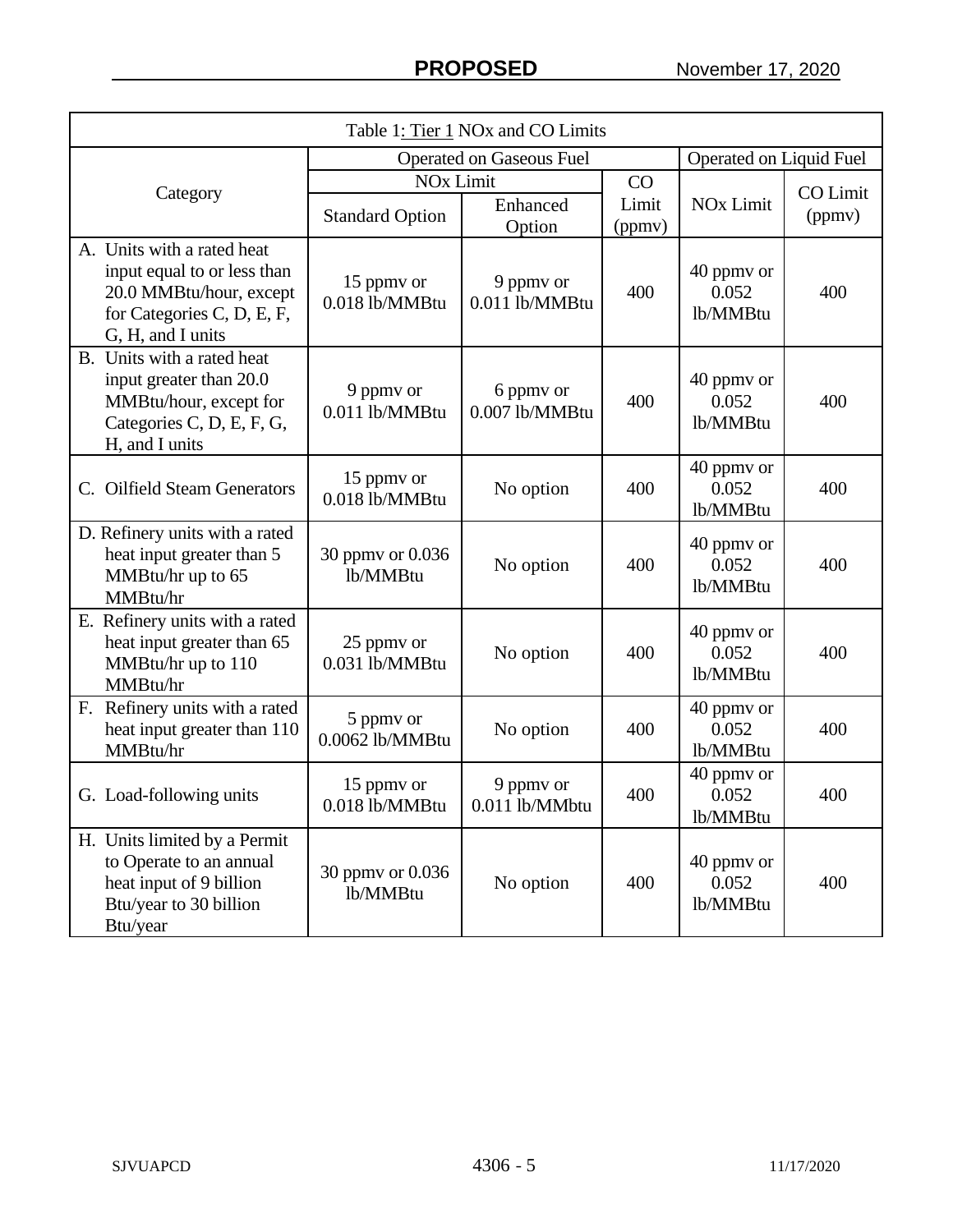| Table 1: Tier 1 NO <sub>x</sub> and CO Limits                                                                                                                                                                                                                                                                                                                                          |                              |                    |                 |                                 |                    |
|----------------------------------------------------------------------------------------------------------------------------------------------------------------------------------------------------------------------------------------------------------------------------------------------------------------------------------------------------------------------------------------|------------------------------|--------------------|-----------------|---------------------------------|--------------------|
| <b>Operated on Gaseous Fuel</b>                                                                                                                                                                                                                                                                                                                                                        |                              |                    |                 | Operated on Liquid Fuel         |                    |
|                                                                                                                                                                                                                                                                                                                                                                                        | <b>NO<sub>x</sub></b> Limit  |                    | CO              |                                 |                    |
| Category                                                                                                                                                                                                                                                                                                                                                                               | <b>Standard Option</b>       | Enhanced<br>Option | Limit<br>(ppmv) | <b>NO<sub>x</sub></b> Limit     | CO Limit<br>(ppmv) |
| Units in which the rated<br>L.<br>heat input of each burner<br>is less than or equal to 5<br>MMBtu/hr but the total<br>rated heat input of all the<br>burners in a unit is greater<br>than 5 MMBtu/hr, as<br>specified in the Permit to<br>Operate, and in which the<br>products of combustion do<br>not come in contact with<br>the products of<br>combustion of any other<br>burner. | 30 ppmy or 0.036<br>lb/MMBtu | No option          | 400             | 40 ppmy or<br>0.052<br>lb/MMBtu | 400                |

| Table 2: Tier 2 NOx and CO Limits                                                                      |                                 |                    |                                          |                    |  |
|--------------------------------------------------------------------------------------------------------|---------------------------------|--------------------|------------------------------------------|--------------------|--|
|                                                                                                        | <b>Operated on Gaseous Fuel</b> |                    | <b>Operated on Liquid Fuel</b>           |                    |  |
| <b>Category</b>                                                                                        | <b>NOx Limit</b>                | CO Limit<br>(ppmv) | <b>NOx Limit</b>                         | CO Limit<br>(ppmv) |  |
| A. Units with a total rated heat input > 5.0 MMBtu/hr to $\leq$ 20.0 MMBtu/hr, except for Categories C |                                 |                    |                                          |                    |  |
| through G unit                                                                                         |                                 |                    |                                          |                    |  |
| Fire Tube Boilers                                                                                      | 7 ppmy or<br>0.0085 lb/MMBtu    | 400                | $\frac{40}{2}$ ppmy or<br>0.052 lb/MMBtu | 400                |  |
| Units at Schools<br>2.                                                                                 | 9 ppmy or<br>0.011 lb/MMBtu     | 400                | $\frac{40}{2}$ ppmy or<br>0.052 lb/MMBtu | 400                |  |
| Units fired on Digester Gas<br>3.                                                                      | 9 ppmy or<br>0.011 lb/MMBtu     | 400                | 40 ppmy or<br>0.052 lb/MMBtu             | 400                |  |
| <b>Thermal Fluid Heaters</b>                                                                           | 9 ppmy or<br>0.011 lb/MMBtu     | 400                | $\frac{40}{2}$ ppmy or<br>0.052 lb/MMBtu | 400                |  |
| All other units<br>5.                                                                                  | 9 ppmy or<br>0.011 lb/MMBtu     | 400                | $\frac{40}{2}$ ppmy or<br>0.052 lb/MMBtu | 400                |  |
| B. Units with a total rated heat input > 20.0 MMBtu/hr, except for Categories C through G units        |                                 |                    |                                          |                    |  |
| Fire Tube Boilers with a total<br>rated heat input $> 20.0$<br>MMBtu/hour and $\leq 75$<br>MMBtu/hour  | 7 ppmy or<br>0.0085 lb/MMBtu    | 400                | 40 ppmy or<br>0.052 lb/MMBtu             | 400                |  |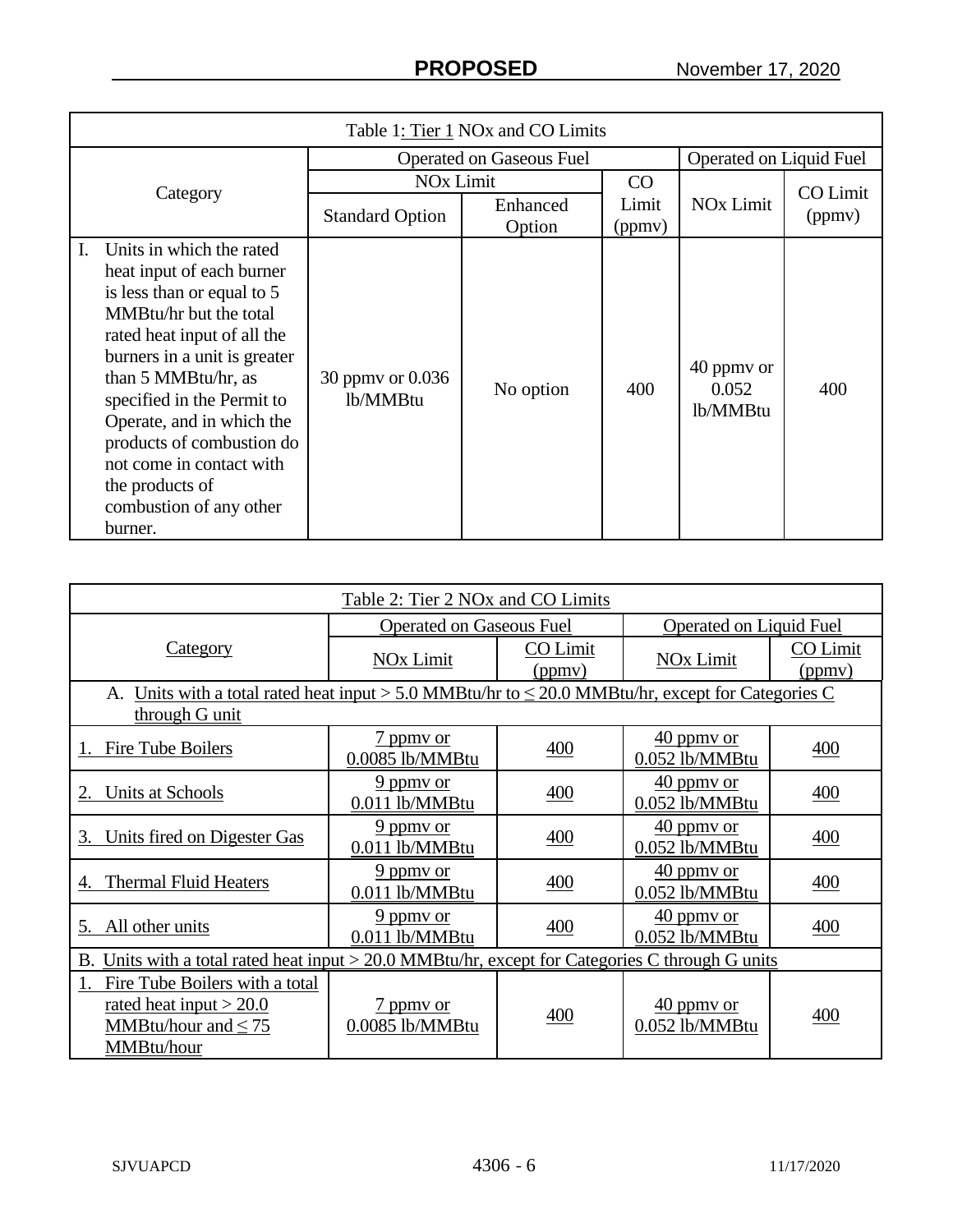| Table 2: Tier 2 NOx and CO Limits                                                                      |                                                          |                    |                                          |                    |  |
|--------------------------------------------------------------------------------------------------------|----------------------------------------------------------|--------------------|------------------------------------------|--------------------|--|
|                                                                                                        | <b>Operated on Gaseous Fuel</b>                          |                    | <b>Operated on Liquid Fuel</b>           |                    |  |
| <b>Category</b>                                                                                        | <b>NOx Limit</b>                                         | CO Limit<br>(ppmv) | <b>NOx Limit</b>                         | CO Limit<br>(ppmv) |  |
| 2. All other units with a total<br>rated heat input $>$ 20.0<br>MMBtu/hour and $\leq 75$<br>MMBtu/hour | 7 ppmy or<br>0.0085 lb/MMBtu                             | 400                | $\frac{40}{2}$ ppmy or<br>0.052 lb/MMBtu | 400                |  |
| Units with a rated heat input<br>3.<br>> 75 MMBtu/hour                                                 | 5 ppmy or<br>0.0061 lb/MMBtu                             | 400                | $40$ ppmy or<br>0.052 lb/MMBtu           | 400                |  |
| C. Oilfield Steam Generators                                                                           |                                                          |                    |                                          |                    |  |
| Units with a total rated heat<br>input > 5.0 MMBtu/hr and $\leq$<br>20.0 MMBtu/hr                      | $9$ ppmy or<br>0.011 lb/MMBtu                            | 400                | $40$ ppmy or<br>0.052 lb/MMBtu           | 400                |  |
| Units with a total rated heat<br>2.<br>input $>$ 20.0 MMBtu/hr and<br>$\leq$ 75.0 MMBtu/hr             | $9$ ppmy or<br>0.011 lb/MMBtu                            | 400                | $40$ ppmy or<br>0.052 lb/MMBtu           | 400                |  |
| Units with a total rated heat<br>3.<br>$input > 75.0$ MMBtu/hr                                         | 7 ppmy or<br>0.0085 lb/MMBtu                             | 400                | $\frac{40}{2}$ ppmy or<br>0.052 lb/MMBtu | 400                |  |
| 4. Units firing on less than<br>50%, by volume, PUC<br>quality gas                                     | $15$ ppmy or<br>0.018 lb/MMBtu                           | 400                | $\frac{40}{2}$ ppmy or<br>0.052 lb/MMBtu | 400                |  |
| D. Refinery Units                                                                                      |                                                          |                    |                                          |                    |  |
| Boilers with a total rated heat<br>1.<br>input > 5.0 MMBtu/hr and $\leq$                               | 30 ppmy or<br>0.036 lb/MMBtu                             | 400                | $40$ ppmy or                             | 400                |  |
| 40.0 MMBtu/hr                                                                                          | 5 ppmy or<br>0.0061 lb/MMBtu<br>for replacement<br>units |                    | 0.052 lb/MMBtu                           |                    |  |
| Boilers with a total rated heat                                                                        | $9$ ppmy or<br>0.011 lb/MMBtu                            |                    |                                          |                    |  |
| $input > 40.0$ MMBtu/hr and<br>$\leq$ 110 MMBtu/hr                                                     | 5 ppmy or<br>0.0061 lb/MMBtu<br>for replacement<br>units | 400                | $40$ ppmy or<br>0.052 lb/MMBtu           | 400                |  |
| Boilers with a total rated heat<br>3.<br>input $>110$ MMBtu/hr                                         | 5 ppmy or<br>0.0061 lb/MMBtu                             | 400                | 40 ppmy or<br>0.052 lb/MMBtu             | 400                |  |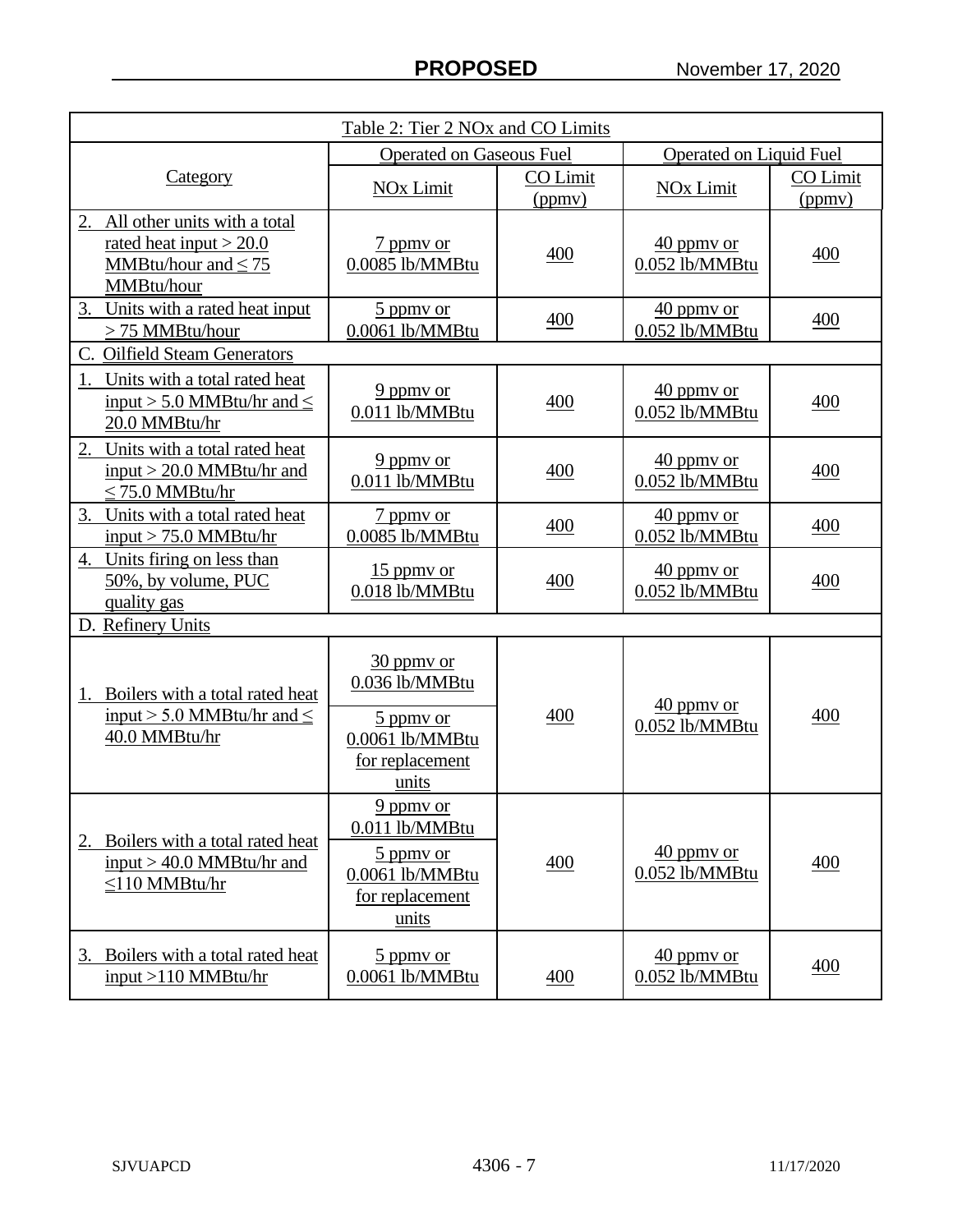| Table 2: Tier 2 NOx and CO Limits                                                                                        |                                                                                               |                    |                                          |                    |
|--------------------------------------------------------------------------------------------------------------------------|-----------------------------------------------------------------------------------------------|--------------------|------------------------------------------|--------------------|
|                                                                                                                          | <b>Operated on Gaseous Fuel</b>                                                               |                    | <b>Operated on Liquid Fuel</b>           |                    |
| <b>Category</b>                                                                                                          | <b>NOx Limit</b>                                                                              | CO Limit<br>(ppmv) | <b>NOx Limit</b>                         | CO Limit<br>(ppmv) |
| 4. Process Heaters with a total<br>rated heat input $> 5.0$<br>MMBtu/hr and $\leq 40.0$<br>MMBtu/hr                      | 30 ppmy or<br>0.036 lb/MMBtu<br>9 ppmy or<br>$0.011$ lb/ $M$ MBtu<br>for replacement<br>units | 400                | $\frac{40}{2}$ ppmy or<br>0.052 lb/MMBtu | 400                |
| Process Heaters with a total<br>5.<br>rated heat input $> 40.0$<br>MMBtu/hr and $\leq 110$<br>MMBtu/hr                   | $15$ ppmy or<br>0.018 lb/MMBtu<br>9 ppmy or<br>0.011 lb/MMBtu<br>for replacement<br>units     | 400                | $\frac{40}{2}$ ppmy or<br>0.052 lb/MMBtu | 400                |
| Process Heaters with a total<br>6.<br>rated heat input $>110$<br>MMBtu/hr                                                | 5 ppmy or<br>$0.0061$ lb/MMBtu                                                                | 400                | 40 ppmy or<br>0.052 lb/MMBtu             | 400                |
| Units limited by a Permit to<br>Е.<br>Operate to an annual heat<br>input of 9 billion Btu/year to<br>30 billion Btu/year | $30$ ppmy or<br>0.036 lb/MMBtu                                                                | 400                | $\frac{40}{2}$ ppmy or<br>0.052 lb/MMBtu | 400                |

5.1.2 When a unit is operated on combinations of gaseous fuel and liquid fuel, the NOx limit shall be the heat input weighted average of the applicable limits specified in Sections 5.1.1, as calculated by the following equation:

 $G+L$ Weighted Average Limit  $=\frac{(NOx \text{ limit for gaseous fuel x G}) + (NOx \text{ limit for liquid fuel x L})}{G}$ +  $=\frac{(NQx \text{ limit for gaseous fuel} x G)+}{T}$ 

- Where:  $G =$  annual heat input from gaseous fuel  $L =$  annual heat input from liquid fuel
- 5.2 For each unit that is limited to less than 9 billion Btu per calendar year heat input pursuant to a Permit to Operate, the operator shall comply with the requirement of Section 7.4 and one of the following:
	- 5.2.1 Ttune the unit at least twice per calendar year, (from four to eight months apart) by a qualified technician in accordance with the procedure described in Rule 4304 (Equipment Tuning Procedure for Boilers, Steam Generators, and Process Heaters). If the unit does not operate throughout a continuous sixmonth period within a calendar year, only one tune-up is required for that calendar year. No tune-up is required for any unit that is not operated during that calendar year; this unit may be test fired to verify availability of the unit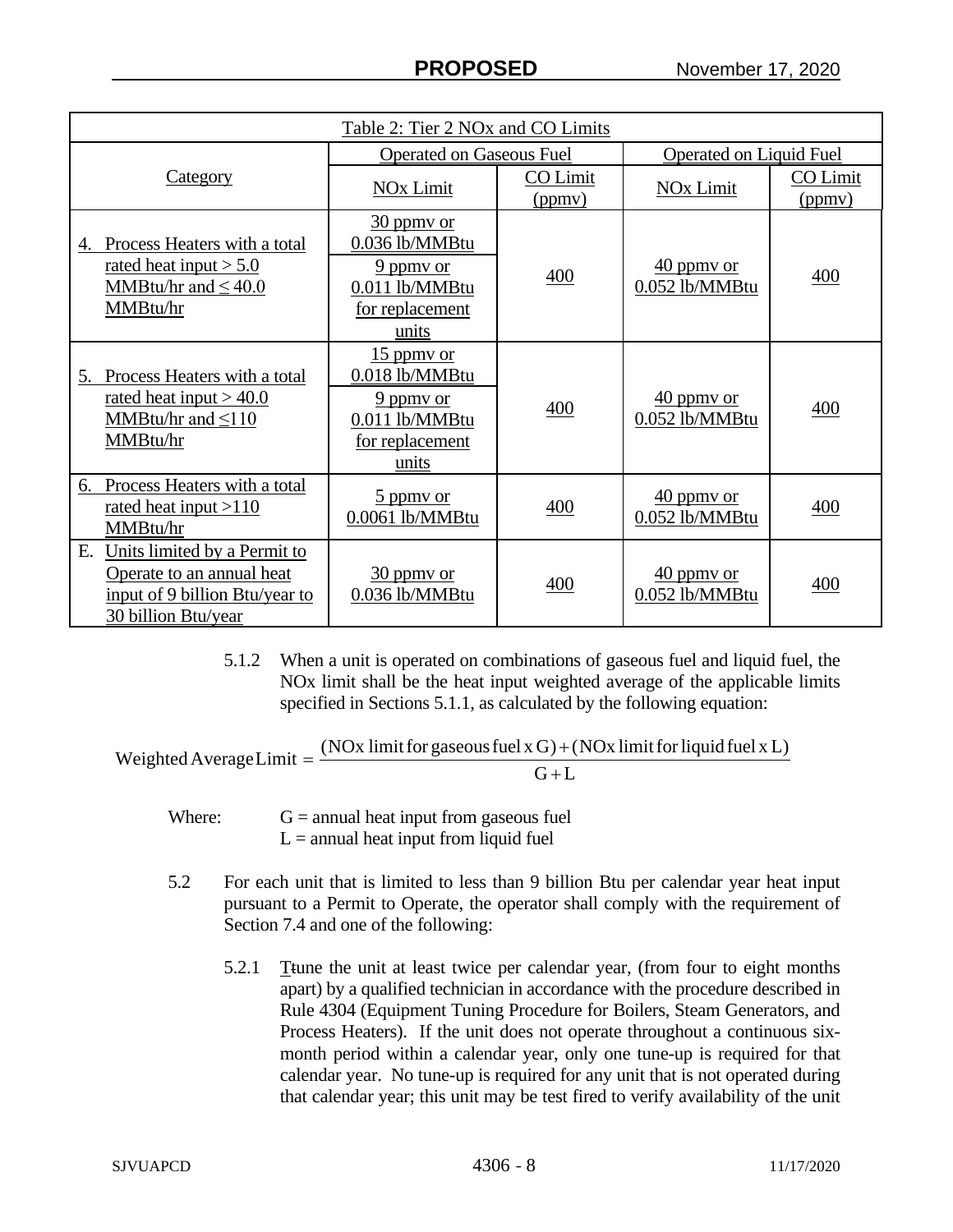for its intended use, but once the test firing is completed the unit shall be shutdown; or

- 5.2.2 Observate the unit in a manner that maintains exhaust oxygen concentrations at less than or equal to 3.00 percent by volume on a dry basis; or
- 5.2.3 Ooperate the unit in compliance with the applicable emission limits of Sections 5.1.1 or 5.1.2.
- 5.3 On and after the full compliance schedule specified in Section 7.1, the applicable emission limits of Sections 5.1, 5.2.2 and 5.2.3 shall not apply during start-up or shutdown provided an operator complies with the requirements specified below.
	- 5.3.1 The duration of each start-up or each shutdown shall not exceed two hours, except as provided in Section 5.3.3.
	- 5.3.2 The emission control system shall be in operation and emissions shall be minimized insofar as technologically feasible during start-up or shutdown.
	- 5.3.3 Notwithstanding the requirement of Section 5.3.1, an operator may submit an application for a Permit to Operate condition to allow more than two hours for each start-up or each shutdown provided the operator meets all of the conditions in specified in Sections 5.3.3.1 through 5.3.3.3.
		- 5.3.3.1 The maximum allowable duration of start-up or shutdown will be determined by the APCO. The allowable duration of start-up shall not exceed twelve hours and the allowable duration of shutdown shall not exceed nine hours.
		- 5.3.3.2 The APCO will only approve start-up or shutdown duration longer than two hours when the application meets the following conditions:
			- 5.3.3.2.1 Celearly identifies the control technologies or strategies to be utilized; and
			- 5.3.3.2.2 Delescribes what physical conditions prevail during startup or shutdown periods that prevent the controls from being effective; and
			- 5.3.3.2.3 Perovides a reasonably precise estimate as to when the physical conditions will have reached a state that allows for the effective control of emissions.
			- 5.3.3.3 The operator shall submit to the APCO any information deemed necessary by the APCO to determine the appropriate length of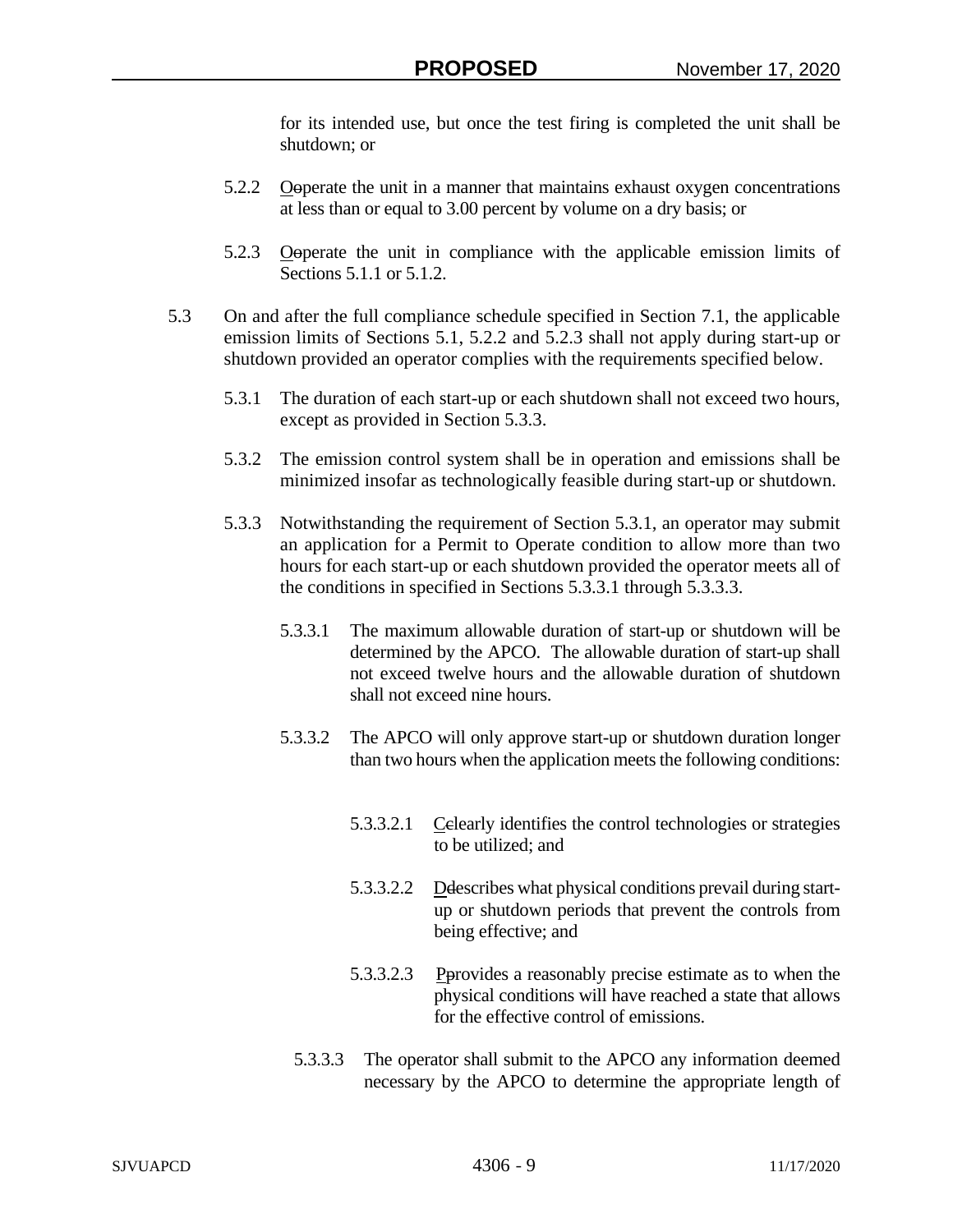start-up or shutdown. The information shall include, but is not limited to the following:

- 5.3.3.3.1 Aa detailed list of activities to be performed during start-up or shutdown and a reasonable explanation for the length of time needed to complete each activity; and
- 5.3.3.3.2 Aa description of the material process flow rates and system operating parameters, etc., the operator plans to evaluate during the process optimization; and an explanation of how the activities and process flow affect the operation of the emissions control equipment; and
- 5.3.3.3.3 Bbasis for the requested additional duration of startup or shutdown.
- 5.3.4 Permit to Operate (PTO) modifications solely to include start-up or shutdown conditions may be exempt from Best Available Control Technology (BACT) and emission offset requirements if the PTO modifications meet the requirements of Rule 2201 (New or Modified Stationary Source Review Rule) Section 4.2 (BACT Exemptions) and Rule 2201 Section 4.6 (Offset Exemptions).
- 5.4 Monitoring Provisions
	- 5.4.1 The operator of any unit which simultaneously fires gaseous and liquid fuels, and is subject to the requirements of Section 5.1, shall install and maintain an operational non-resettable, totalizing mass or volumetric flow meter in each fuel line to each unit. Volumetric flow measurements shall be periodically compensated for temperature and pressure.
	- 5.4.2 The operator of any unit subject to the applicable emission limits in Sections 5.1 shall install and maintain an operational APCO approved Continuous Emissions Monitoring System (CEMS) for NOx, CO, and oxygen, or implement an APCO-approved Alternate Monitoring System. An APCO approved CEMS shall comply with the requirements of 40 Code of Federal Regulations (CFR) Part 51, 40 CFR Parts 60.7 and 60.13 (except subsection h), 40 CFR Part 60 Appendix B (Performance Specifications) and 40 CFR Part 60 Appendix F (Quality Assurance Procedures, and applicable provisions of Rule 1080 (Stack Monitoring). An APCO approved Alternate Monitoring System shall monitor one or more of the following:
		- 5.4.2.1 Pperiodic NOx and CO exhaust emission concentrations,
		- 5.4.2.2 Pperiodic exhaust oxygen concentration,
		- 5.4.2.3 Fflow rate of reducing agent added to exhaust,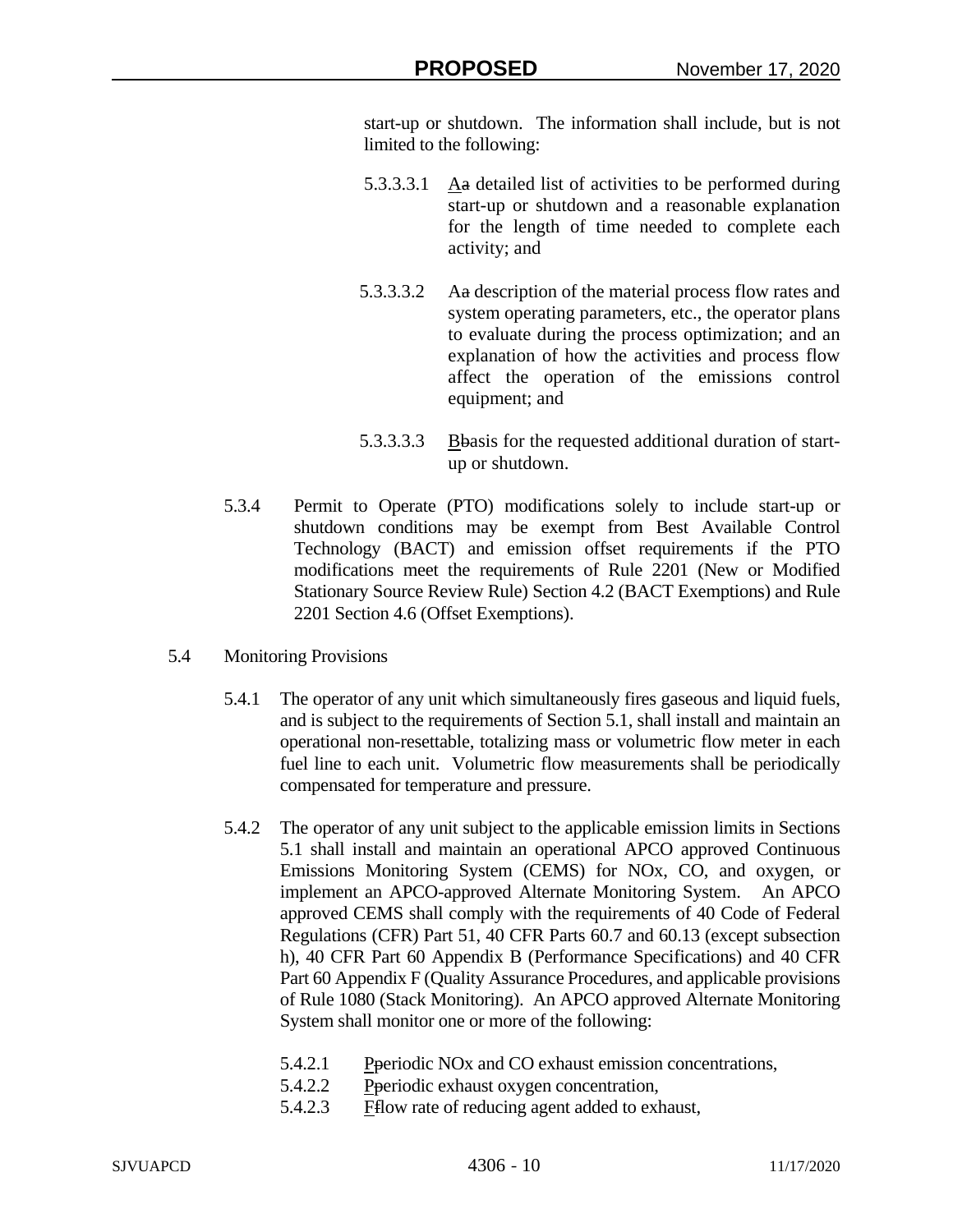- 5.4.2.4 Ceatalyst inlet and exhaust temperature,
- 5.4.2.5 Ceatalyst inlet and exhaust oxygen concentration,
- 5.4.2.6 Pperiodic flue gas recirculation rate,
- 5.4.2.7 Oother operational characteristics.
- 5.4.3 For units subject to the requirements of Section 5.2.1 or 5.2.2, the operator shall monitor, at least on a monthly basis, the operational characteristics recommended by the manufacturer and approved by the APCO.
- 5.4.4 The operator of any Category H unit listed in Section 5.1.1 Table 1, Category E unit in Table 2, and any unit subject to Section 5.2.1 or 5.2.2 shall install and maintain an operational non-resettable, totalizing mass or volumetric flow meter in each fuel line to each unit. Volumetric flow measurements shall be periodically compensated for temperature and pressure. A master meter, which measures fuel to all units in a group of similar units, may satisfy these requirements if approved by the APCO in writing. The cumulative annual fuel usage may be verified from utility service meters, purchase or tank fill records, or other acceptable methods, as approved by the APCO.
- 5.4.5 The APCO shall not approve an alternative monitoring system unless it is documented that continued operation within ranges of specified emissionsrelated performance indicators or operational characteristics provides a reasonable assurance of compliance with applicable emission limits. The operator shall source test over the proposed range of surrogate operating parameters to demonstrate compliance with the applicable emission standards.
- 5.5 Compliance Determination
	- 5.5.1 The operator of any unit shall have the option of complying with either the applicable heat input (lb/MMBtu) emission limits or the concentration (ppmv) emission limits specified in Section 5.1. The emission limits selected to demonstrate compliance shall be specified in the source test proposal pursuant to Rule 1081 (Source Sampling).
	- 5.5.2 All emissions measurements shall be made with the unit operating either at conditions representative of normal operations or conditions specified in the Permit to Operate. Unless otherwise specified in the Permit to Operate no determination of compliance shall be established within two hours after a continuous period in which fuel flow to the unit is shut off for 30 minutes or longer, or within 30 minutes after a re-ignition as defined in Section 3.0.
	- 5.5.3 All Continuous Emissions Monitoring System (CEMS) emissions measurements shall be averaged over a period of 15 consecutive minutes to demonstrate compliance with the applicable emission limits of this rule. Any 15-consecutive-minute block average CEMS measurement exceeding the applicable emission limits of this rule shall constitute a violation of this rule.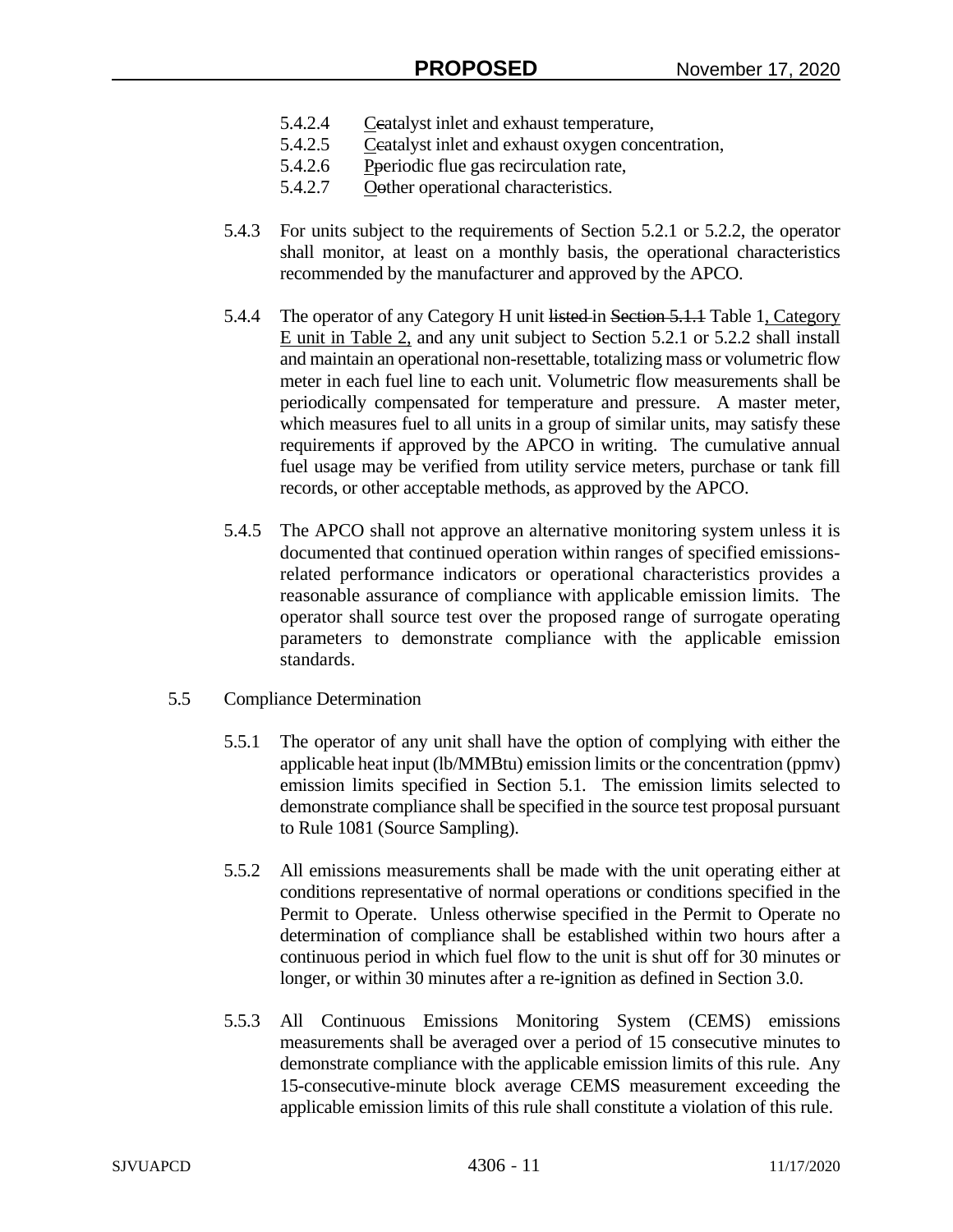- 5.5.4 For emissions monitoring pursuant to Sections 5.4.2, 5.4.2.1, and 6.3.1 using a portable NOx analyzer as part of an APCO approved Alternate Emissions Monitoring System, emission readings shall be averaged over a 15 consecutive-minute period by either taking a cumulative 15-consecutiveminute sample reading or by taking at least five (5) readings evenly spaced out over the 15-consecutive-minute period.
- 5.5.5 For emissions source testing performed pursuant to Section 6.3.1 for the purpose of determining compliance with an applicable standard or numerical limitation of this rule, the arithmetic average of three (3) 30-consecutiveminute test runs shall apply. If two (2) of three (3) runs are above an applicable limit the test cannot be used to demonstrate compliance with an applicable limit.
- 6.0 Administrative Requirements
	- 6.1 Recordkeeping

The records required by Sections 6.1.1 through 6.1.4 shall be maintained for five calendar years and shall be made available to the APCO upon request. Failure to maintain records or information contained in the records that demonstrate noncompliance with the applicable requirements of this rule shall constitute a violation of this rule.

- 6.1.1 The operator of any unit operated under the exemption of Section 4.2 shall monitor and record for each unit the cumulative annual hours of operation on each fuel other than natural gas during periods of natural gas curtailment and equipment testing. The NOx emission concentration (in ppmv or lb/MMBtu) for each unit that is operated during periods of natural gas curtailment shall be recorded. Failure to maintain records required by Section 6.1.1 or information contained in the records that demonstrates noncompliance with the conditions for exemption under Section 4.2 will result in loss of exemption status. On and after the applicable compliance schedule specified in Section 7.0, any unit losing an exemption status shall be brought into full compliance with this rule as specified in Section 7.3.
- 6.1.2 The operator of any Category H unit listed in Section 5.1.1 Table 1, or Category E unit in Table 2 and any unit that is subject to the requirements of Section 5.2 shall record the amount of fuel use at least on a monthly basis for each unit, or for a group of units as specified in Section 5.4.4. On and after the applicable compliance schedule specified in Section 7.0, in the event that such unit exceeds the applicable annual heat input limit specified in Sections 5.1.1 Table 1 Category H, Table 2 Category E, and Section 5.2, the unit shall be brought into full compliance with this rule as specified in Section 7.4.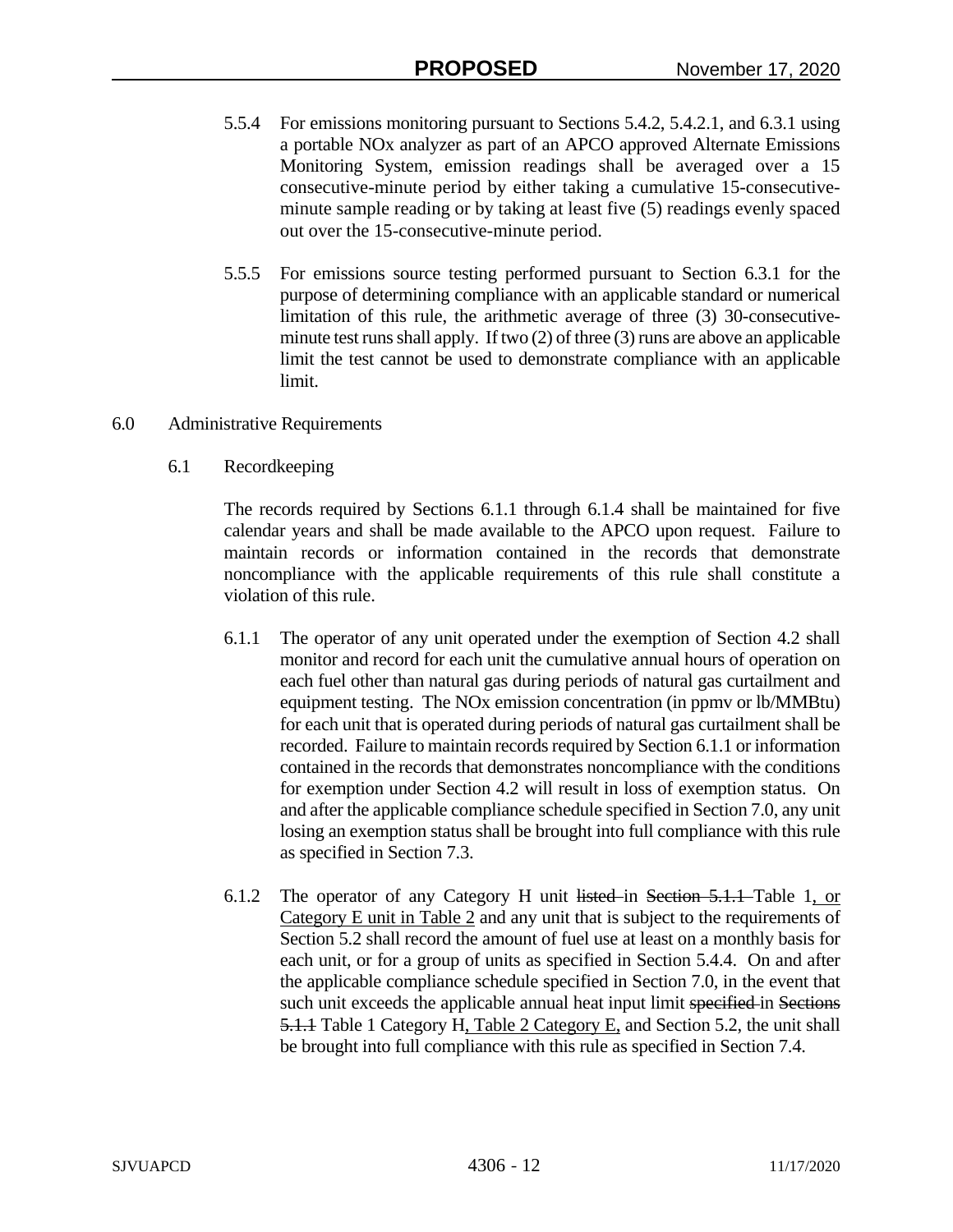- 6.1.3 The operator of any unit subject to Section 5.2.1 or Section 6.3.1 shall maintain records to verify that the required tune-up and the required monitoring of the operational characteristics of the unit have been performed.
- 6.1.4 The operator performing start-up or shutdown of a unit shall keep records of the duration of start-up or shutdown.
- 6.2 Test Methods

The following test methods shall be used unless otherwise approved by the APCO and EPA.

- 6.2.1 Fuel hhv shall be certified by third party fuel supplier or determined by:
	- 6.2.1.1 ASTM D 240-87 or D 48092382-88 for liquid hydrocarbon fuels;
	- 6.2.1.2 ASTM D 1826-88 or D 1945-81 in conjunction with ASTM D 3588- 89 for gaseous fuels.
- 6.2.2 Oxides of nitrogen (ppmv) EPA Method 7E, or ARB Method 100.
- 6.2.3 Carbon monoxide (ppmv) EPA Method 10, or ARB Method 100.
- 6.2.4 Stack gas oxygen EPA Method 3 or 3A, or ARB Method 100.
- 6.2.5 NOx Emission Rate (Heat Input Basis) EPA Method 19.
- 6.2.6 Stack gas velocities EPA Method 2.
- 6.2.7 Stack gas moisture content EPA Method 4.
- 6.3 Compliance Testing
	- 6.3.1 Each unit subject to the requirements in Sections 5.1 or 5.2.3 shall be source tested to determine compliance with the applicable emission limits at least once every 12 months, (no more than 30 days before or after the required annual source test date). Units that demonstrate compliance on two consecutive 12-month source tests may defer the following 12-month source test for up to 36 months (no more than 30 days before or after the required 36 month source test date). -During the 36-month source testing interval, the operator shall tune the unit in accordance with the provisions of Section 5.2.1, and shall monitor, on a monthly basis, the unit's operational characteristics recommended by the manufacturer to ensure compliance with the applicable emission limits specified in Sections 5.1 or 5.2.3. Tune-ups required by Sections 5.2.1 and 6.3.1 do not need to be performed for units that operate and maintain an APCO approved CEMS or an APCO approved Alternate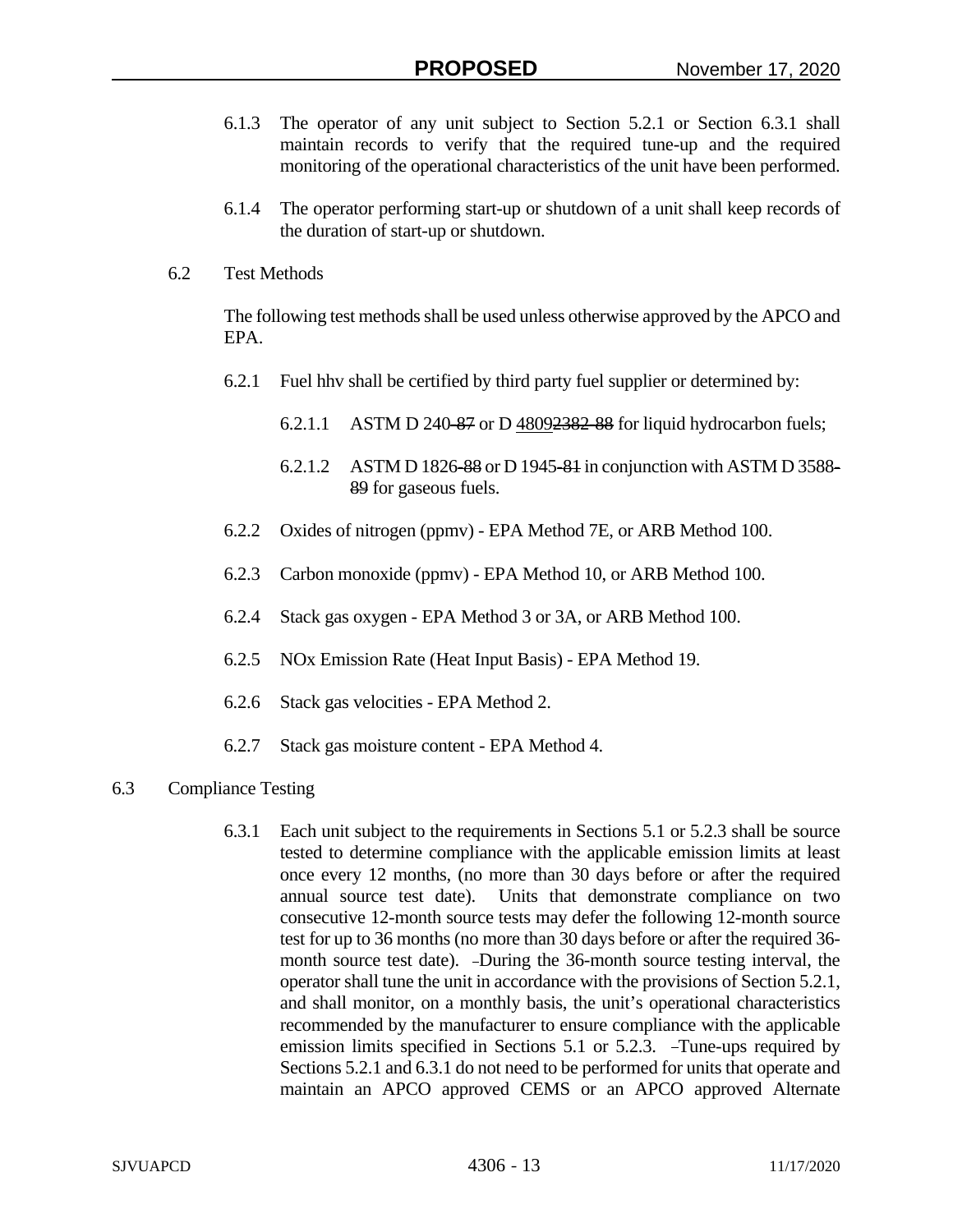Monitoring System where the applicable emission limits are periodically monitored. If the result of the 36-month source test demonstrates that the unit does not meet the applicable emission limits specified in Sections 5.1 or 5.2.3, the source testing frequency shall revert to at least once every 12 months. Failure to comply with the requirements Section 6.3.1, or any source test results that exceed the applicable emission limits in Sections 5.1 or 5.2.3 shall constitute a violation of this rule.

- 6.3.2 In lieu of compliance with Section 6.3.1, compliance with the applicable emission limits in Sections 5.1 or 5.2.3 shall be demonstrated by submittal of annual emissions test results to the District from a unit or units that represents a group of units, provided:
	- 6.3.2.1 All units in the group are initially source tested. The emissions from all test runs from units within the group are less than 90% of the permitted value, and the emissions do not vary greater than 25% from the average of all test runs; and
	- 6.3.2.2 All units in a group are similar in terms of rated heat input, make and series, operational conditions, fuel used, and control method. No unit with a rated heat input greater than 100 MMBtu shall be considered as part of the group; and
	- 6.3.2.3 The group is owned by a single owner and is located at a single stationary source; and
	- 6.3.2.4 Selection of the representative unit(s) is approved by the APCO prior to testing; and
	- 6.3.2.5 The number of representative units source tested shall be at least 30% of the total number of units in the group. The representative tests shall rotate each year so that within three years all units in the group have been tested at least once.
	- 6.3.2.6 All units in the group shall have received the similar maintenance and tune-up procedures as the representative unit(s) as listed in the Permit to Operate. The operator shall submit to the APCO the specific maintenance procedures to be performed on each unit that will be included in the group for representative testing. Such maintenance procedures shall be specified in the Permit to Operate for units that are included in the group for representative testing. Any maintenance work on a unit which has no effect on emissions standards and which is not specified in the maintenance procedures shall be submitted to the APCO for approval before such unit can be included as part of the group for representative testing. Any unit that necessitates any maintenance work which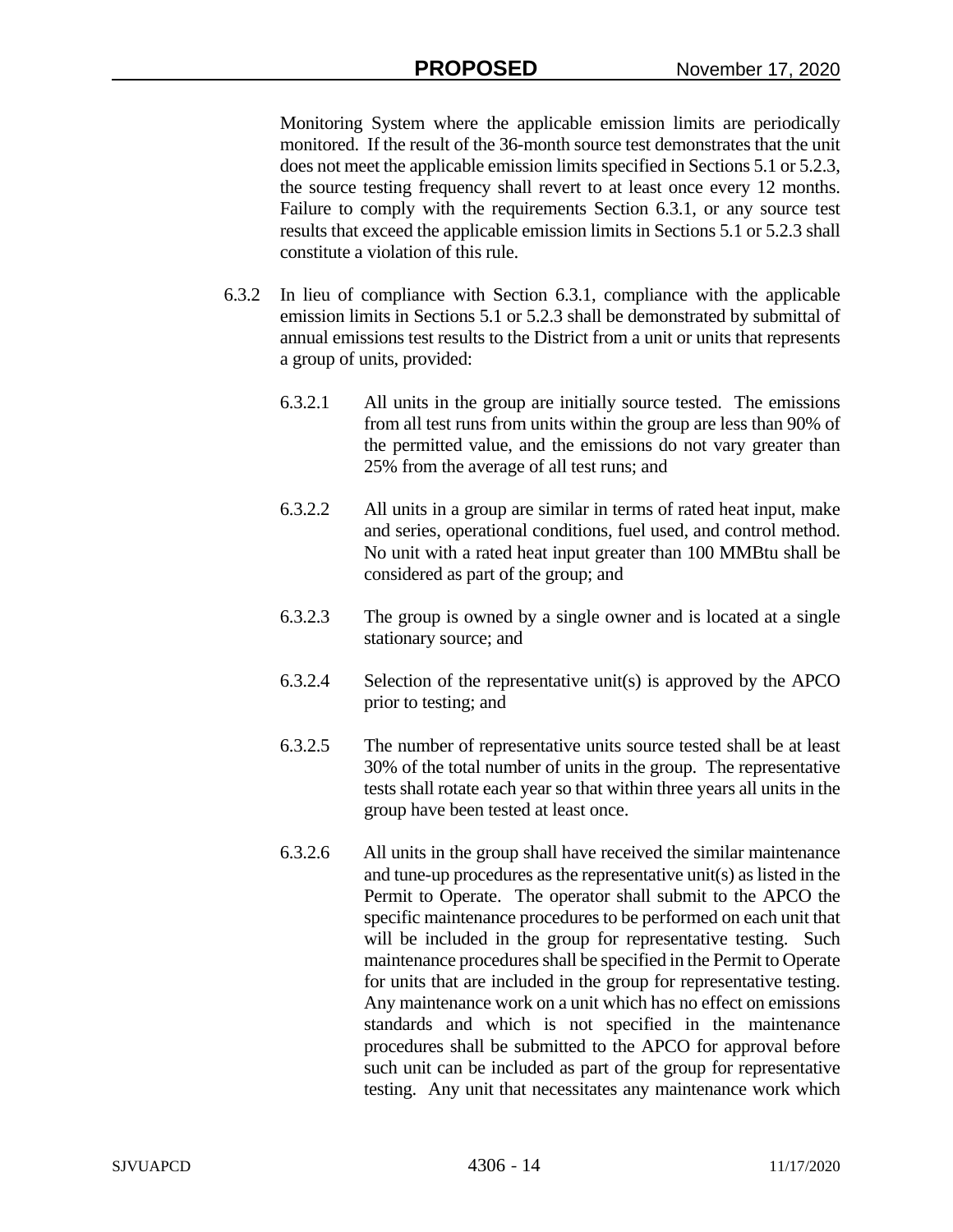has an effect on emission standards and is beyond the maintenance procedures identified in the Permit to Operate, shall not be included as part of the group for representative testing. The unit shall be source tested in accordance with the provisions of Section 6.3.1; and

- 6.3.2.7 Should any of the representative units exceed the required emission limits, each of the units in the group shall demonstrate compliance by emissions testing. Failure to complete emissions testing within 90 days of the failed test shall result in the untested units being in violation of this rule. After compliance with the requirements of Section 6.3.2.7 has been demonstrated, subsequent source testing shall be performed pursuant to Sections 6.3.1 or 6.3.2.
- 6.4 Emission Control Plan (ECP)
	- 6.4.1 The operator of any unit shall submit to the APCO for approval an Emissions Control Plan according to the compliance schedule in Section 7.0. For each unit, the plan shall contain the following:
		- 6.4.1.1 Permit to Operate number,
		- 6.4.1.2 Fuel type and hhv,
		- 6.4.1.3 Annual fuel consumption (Btu/yr),
		- 6.4.1.4 Current emission level, including method used to determine emission level,
		- 6.4.1.4 Applicable Table 1 and Table 2 Category for each unit NOx limit to be satisfied, either Standard Option or Enhanced Option, and
		- 6.4.1.6 Plan of actions, including a schedule of increments of progress, which will be taken to satisfy the requirements of Section 5.0 and the compliance schedule in Section 7.0.
	- 6.4.2 The operator shall submit to the APCO for approval, as part of the ECP, a list of units which are to be designated as load-following units. The APCO shall only designate, as load-following, units for which the following information has been provided to demonstrate that the units qualify as load-following:
		- 6.4.2.1 Technical data such as steam demand charts or other information to demonstrate the normal operational load fluctuations and requirements of the unit,
		- 6.4.2.2 Technical data about the operational response range of an Ultra-Low NO<sub>x</sub> burner system(s) operating at 9 ppmv NO<sub>x</sub>, and
		- 6.4.2.3 Technical data demonstrating that the unit(s) are designed and operated to optimize the use of base-loaded units in conjunction with the load-following unit(s).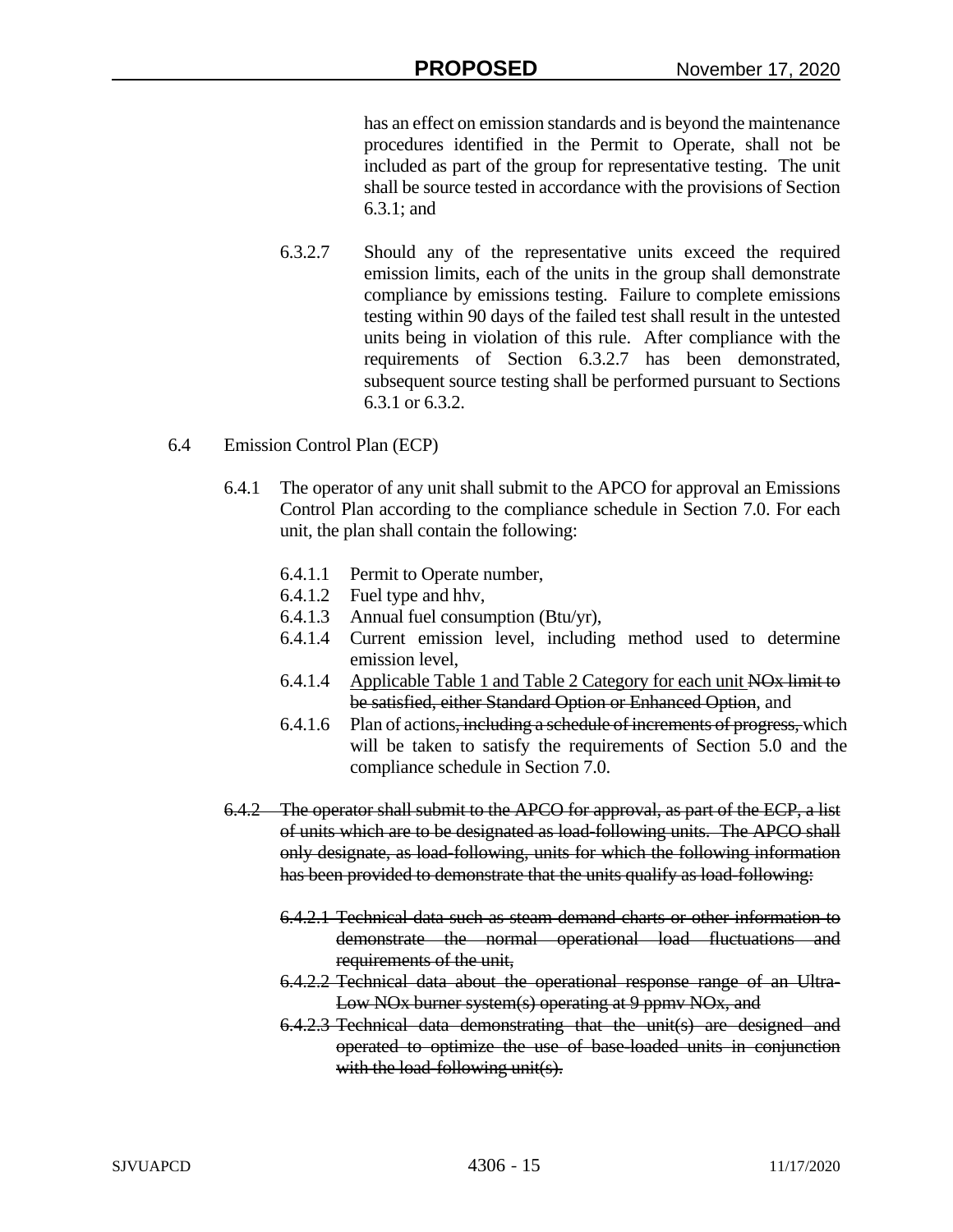## 7.0 Compliance Schedule

7.1 An operator with multiple units at a stationary source-shall comply with this rule in accordance with the schedule specified in Table 23, Table 4, and Table 5. A stationary source with only one unit shall comply with the schedule specified in Table 2 Group 1 for standard option or Table 3 Group 1 for enhanced option.

| TableABLE 23: Tier 1 - Standard Option Compliance Schedule |              |                        |                        |  |
|------------------------------------------------------------|--------------|------------------------|------------------------|--|
| Units to be in Compliance at a Stationary Source           | Emission     | Authority to           | <b>Full Compliance</b> |  |
|                                                            | Control Plan | Construct              |                        |  |
| Group 1:                                                   |              |                        |                        |  |
| 25% or more of the total number of units subject to        | June 1, 2004 | June 1, 2004           | June 1, 2005           |  |
| this rule on June 1, 2005, excluding Group 4               |              |                        |                        |  |
| Group 2:                                                   |              |                        |                        |  |
| 62.5% or more of the total number of units subject         | June 1, 2004 | <b>January 2, 2005</b> | June 1, 2006           |  |
| to this rule on June 1, 2006, excluding Group 4            |              |                        |                        |  |
| Group 3:                                                   |              |                        |                        |  |
| 100% of the total number of units subject to this          | June 1, 2004 | <b>January 2, 2006</b> | June 1, 2007           |  |
| rule on June 1, 2007                                       |              |                        |                        |  |
| Group 4:                                                   |              |                        |                        |  |
| A. Load-following units                                    |              |                        |                        |  |
| Units limited by Permit to Operate to an<br><b>B.</b>      |              |                        |                        |  |
| annual capacity factor of 10% or less as of                | June 1, 2004 | <b>January 2, 2006</b> | June 1, 2007           |  |
| June 1, 2005                                               |              |                        |                        |  |
| C. Category I units at any stationary source               |              |                        |                        |  |
| that has no more than two units subject to                 |              |                        |                        |  |
| this rule.                                                 |              |                        |                        |  |

Units are considered to be subject to this rule if the rule is applicable to the units pursuant to Section 2.0 and the units are not exempt pursuant to Section 4.1.

| TableABLE 34: Tier 1 – Enhanced Option Compliance Schedule                                                        |                                 |                           |                        |  |
|-------------------------------------------------------------------------------------------------------------------|---------------------------------|---------------------------|------------------------|--|
| Units to be in Compliance at a Stationary Source                                                                  | Emission<br><b>Control Plan</b> | Authority to<br>Construct | <b>Full Compliance</b> |  |
| Group 1:<br>25% or more of the total number of units subject to<br>this rule on June 1, 2005, excluding Group 4   | December 1,<br>2005             | December 1,<br>2005       | December 1,<br>2006    |  |
| Group 2:<br>62.5% or more of the total number of units subject<br>to this rule on June 1, 2006, excluding Group 4 | December 1,<br>2005             | July 1, 2006              | December 1,<br>2007    |  |
| Group 3:<br>100% of the total number of units subject to this<br>rule on June 1, 2007                             | December 1,<br>2005             | July 1, 2007              | December 1,<br>2008    |  |
| Group 4:<br>A. Load-following units                                                                               | December 1,<br>2005             | July 1, 2007              | December 1,<br>2008    |  |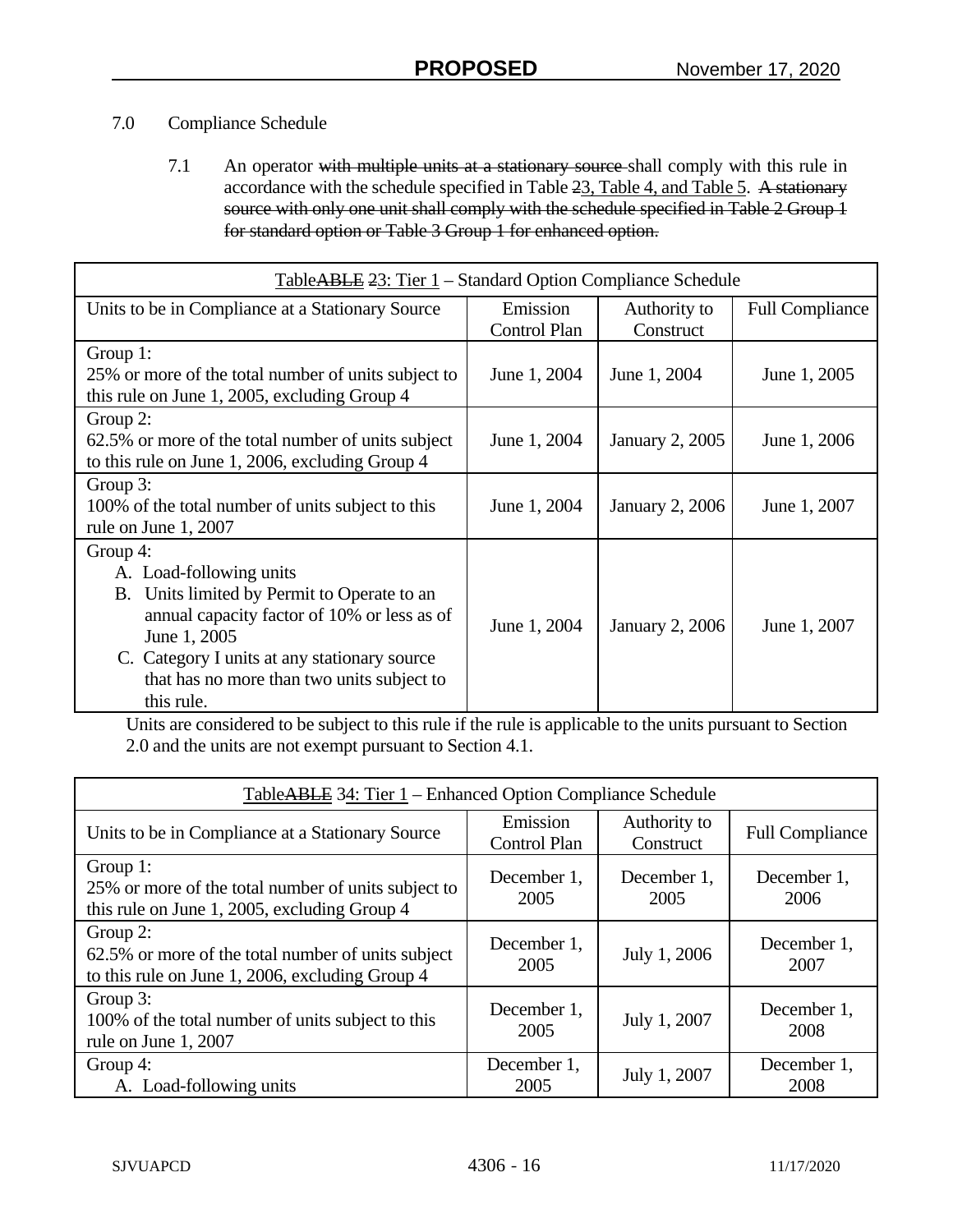| Table 5: Tier 2 - Compliance Schedule                                                                                                                                                       |                                 |                                  |                             |  |
|---------------------------------------------------------------------------------------------------------------------------------------------------------------------------------------------|---------------------------------|----------------------------------|-----------------------------|--|
| <u>Category</u>                                                                                                                                                                             | Emission<br><b>Control Plan</b> | <b>Authority to</b><br>Construct | Compliance<br>Deadline      |  |
| Units with a total rated heat input > 5.0 MMBtu/hr to $\leq$ 20.0 MMBtu/hr, except for Categories C<br>A.                                                                                   |                                 |                                  |                             |  |
| through G unit<br>1a. Fire Tube Units permitted greater than 9 ppmy<br>as of 6 months from date of rule amendment                                                                           | May 1, 2022                     | May 1, 2022                      | December 31,<br>2023        |  |
| 1b. Fire Tube Units permitted less than or equal to<br>9 ppmy as of 6 months from date of rule<br>amendment                                                                                 | May 1, 2028                     | May 1, 2028                      | December 31,<br>2029        |  |
| <b>Units at Schools</b><br>2.                                                                                                                                                               | May 1, 2022                     | May 1, 2022                      | December 31,<br>2023        |  |
| Units fired on Digester Gas<br><u>3.</u>                                                                                                                                                    | May 1, 2022                     | May 1, 2022                      | December 31,<br>2023        |  |
| <b>Thermal Fluid Heaters</b><br>4.                                                                                                                                                          | May 1, 2022                     | May 1, 2022                      | December 31,<br>2023        |  |
| 5a. All other units permitted greater than 12 ppmy<br>as of 6 months from date of rule amendment                                                                                            | May 1, 2022                     | May 1, 2022                      | December 31,<br>2023        |  |
| <u>5b. All other units permitted less than or equal to</u><br>12 ppmy as of 6 months from date of rule<br>amendment                                                                         | May 1, 2028                     | <u>May 1, 2028</u>               | December 31,<br>2029        |  |
| Units with a total rated heat input $> 20.0$ MMBtu/hr, except for Categories C through G units<br>B.                                                                                        |                                 |                                  |                             |  |
| 1a. Fire Tube Boilers with a total rated heat input ><br>20.0 MMBtu/hour and $\leq$ 75 MMBtu/hour<br>permitted greater than 9 ppmy as of 6 months<br>from date of rule amendment            | May 1, 2022                     | May 1, 2022                      | December 31,<br>2023        |  |
| 1b. Fire Tube Boilers with a total rated heat input ><br>20.0 MMBtu/hour and $\leq$ 75 MMBtu/hour<br>permitted less than or equal to 9 ppmy as of 6<br>months from date of rule amendment   | May 1, 2028                     | May 1, 2028                      | December 31,<br><u>2029</u> |  |
| 2a. All other units with a total rated heat input $\ge$<br>20.0 MMBtu/hour and $\leq$ 75 MMBtu/hour<br>permitted greater than 9 ppmy as of 6 months<br>from date of rule amendment          | May 1, 2022                     | May 1, 2022                      | December 31,<br>2023        |  |
| 2b. All other units with a total rated heat input $\ge$<br>20.0 MMBtu/hour and $\leq$ 75 MMBtu/hour<br>permitted less than or equal to 9 ppmy as of 6<br>months from date of rule amendment | May 1, 2028                     | May 1, 2028                      | December 31,<br>2029        |  |
| 3a. Units with a rated heat input $> 75$ MMBtu/hour<br>permitted greater than 7 ppmy as of 6 months<br>from date of rule amendment                                                          | May 1, 2022                     | May 1, 2022                      | December 31,<br>2023        |  |
| <u>3b. Units with a rated heat input <math>&gt;</math> 75 MMBtu/hour</u><br>permitted less than or equal to 7 ppmy as of 6<br>months from date of rule amendment                            | May 1, 2028                     | May 1, 2028                      | December 31,<br>2029        |  |
| <b>Oilfield Steam Generators</b><br>C.                                                                                                                                                      |                                 |                                  |                             |  |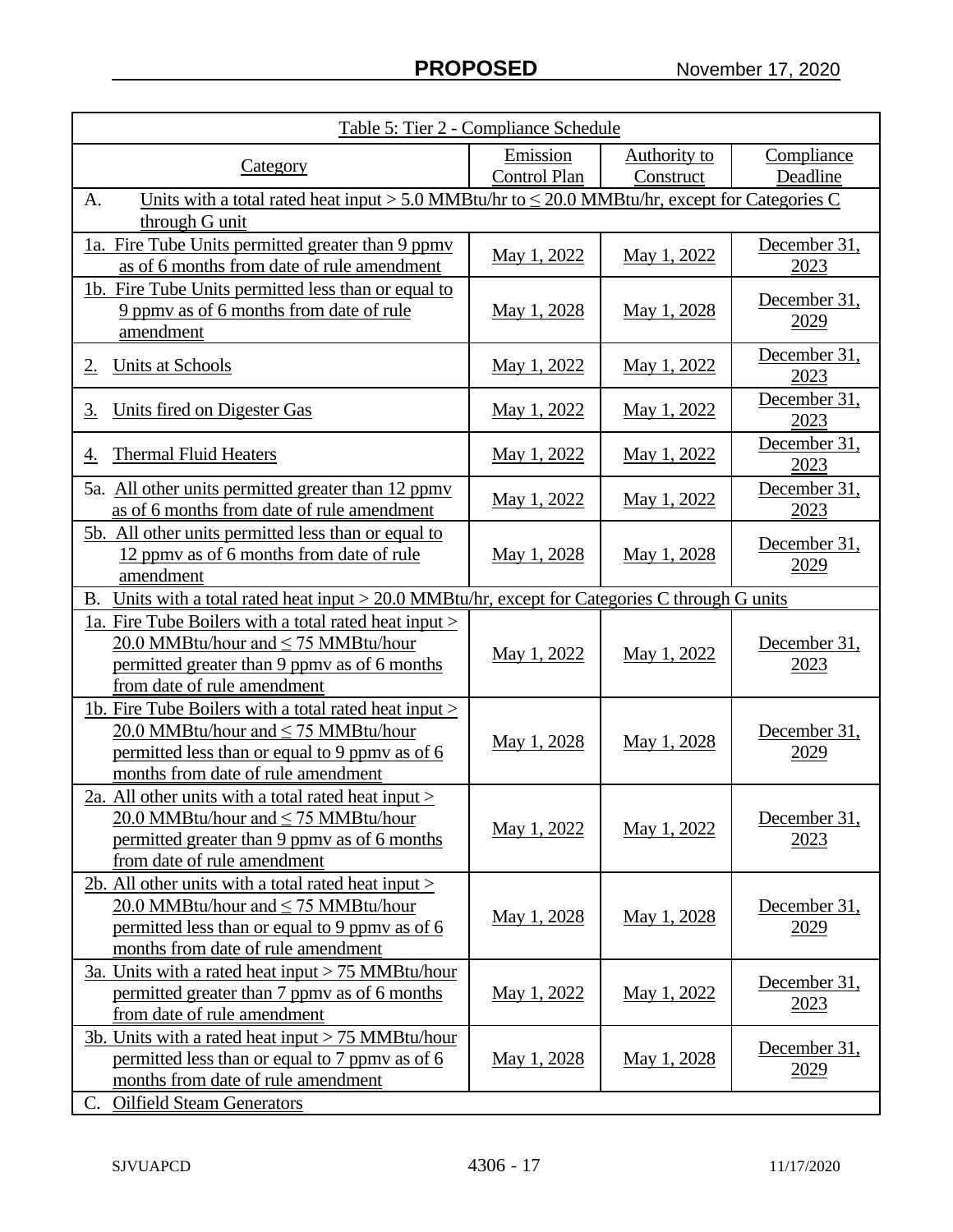| Table 5: Tier 2 - Compliance Schedule                                                                                 |                          |                           |                        |  |
|-----------------------------------------------------------------------------------------------------------------------|--------------------------|---------------------------|------------------------|--|
| <u>Category</u>                                                                                                       | Emission<br>Control Plan | Authority to<br>Construct | Compliance<br>Deadline |  |
| Units with a total rated heat input $> 5.0$<br>MMBtu/hr and $\leq$ 20.0 MMBtu/hr                                      | May 1, 2022              | May 1, 2022               | December 31,<br>2023   |  |
| 2.<br>Units with a total rated heat input $>$ 20.0<br>MMBtu/hr and $\leq$ 75.0 MMBtu/hr                               | May 1, 2022              | May 1, 2022               | December 31,<br>2023   |  |
| 3.<br>Units with a total rated heat input $> 75.0$<br>MMBtu/hr                                                        | May 1, 2022              | May 1, 2022               | December 31,<br>2023   |  |
| Units firing on less than 50%, by volume, PUC<br>4.<br>quality gas                                                    | May 1, 2022              | May 1, 2022               | December 31,<br>2023   |  |
| <b>Refinery Units</b><br>D.                                                                                           |                          |                           |                        |  |
| Boilers with a total heat input $> 5.0$ MMBtu/hr<br>1.<br>to $\leq$ 40.0 MMBtu/hr                                     | May 1, 2022              | May 1, 2022               | December 31,<br>2023   |  |
| Boilers with a total rated heat input $> 40.0$<br>2.<br>MMBtu/hr                                                      | May 1, 2022              | May 1, 2022               | December 31,<br>2023   |  |
| 3.<br>Heaters with a total heat input $> 5.0$ MMBtu/hr<br>to $\leq$ 40.0 MMBtu/hr                                     | May 1, 2022              | May 1, 2022               | December 31,<br>2023   |  |
| Heaters with a total rated heat input $> 40.0$<br>4.<br>MMBtu/hr                                                      | May 1, 2022              | May 1, 2022               | December 31,<br>2023   |  |
| Units limited by a Permit to Operate to an<br>Е.<br>annual heat input of 9 billion Btu/year to 30<br>billion Btu/year | <u>May 1, 2022</u>       | May 1, 2022               | December 31,<br>2023   |  |

Units are considered to be subject to this rule if the rule is applicable to the units pursuant to Section 2.0 and the units are not exempt pursuant to Section 4.1.

- 7.2 As shown in Table 2 and Table 3, Table 4, and Table 5 the column labeled:
	- 7.2.1 "Emission Control Plan" identifies the date by which the operator shall submit an Emission Control Plan pursuant to Section 6.4. The Emission Control Plan shall identify all units subject to this rule. The Emission Control Plan shall identify steps to be taken to comply with this rule.
	- 7.2.2 "Authority to Construct" identifies the date by with the operator shall submit an Application for Authority to Construct for each unit subject to the rule.
	- 7.2.3 "Full Compliance" identifies the date by which the owner shall demonstrate that each unit is in compliance with this rule.
- 7.3 Any unit that is exempted under Section 4.2 that becomes subject to the emission limits of this rule through the loss of exemption status, shall be in full compliance with this rule on and after the date the exemption status is lost.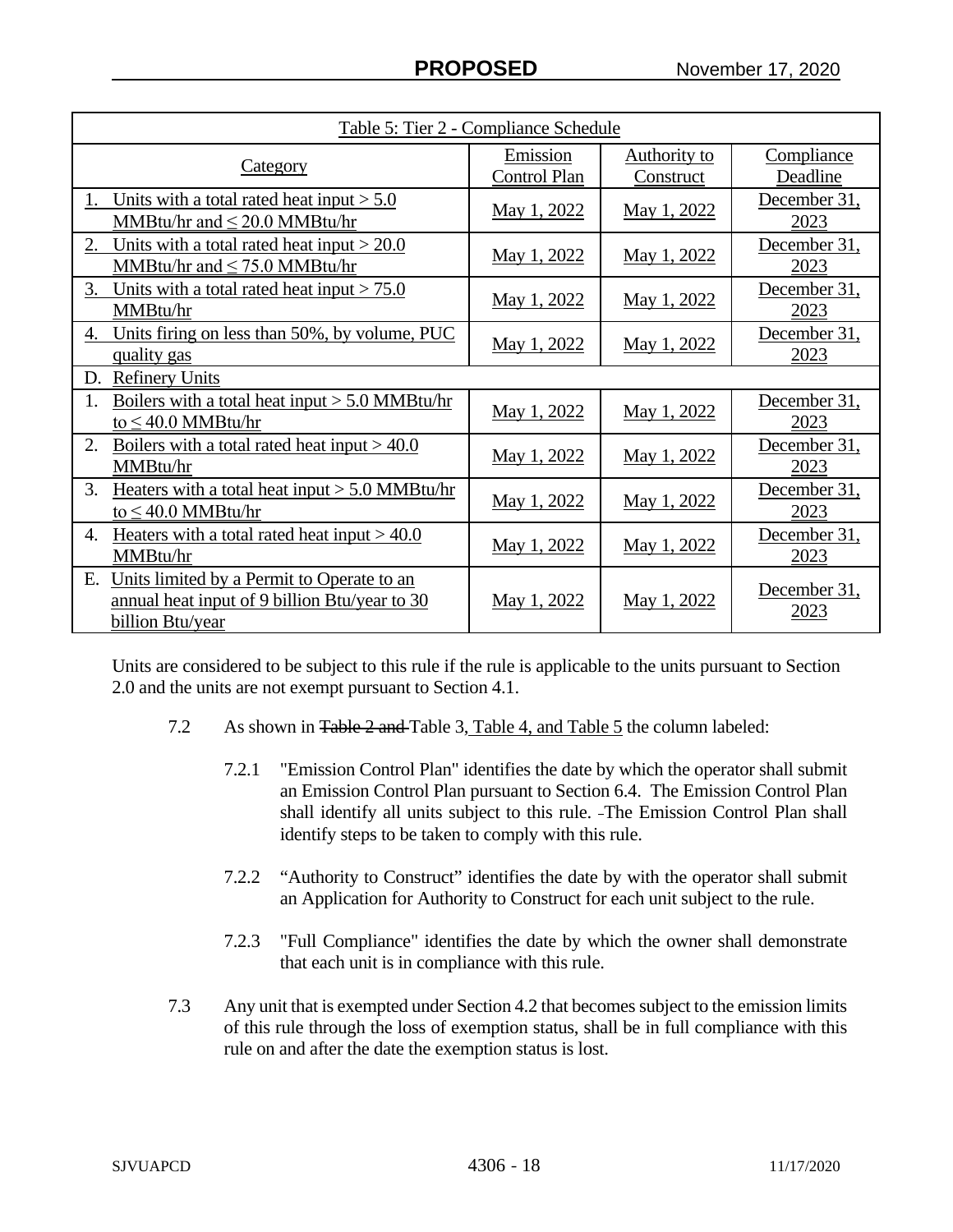7.4 Any unit that becomes subject to the emission limits of this rule as a result of exceeding the applicable annual heat input limit specified in either Section 5.1.1 Table 1 Category H, or Table 2 Category E, or Section 5.2, shall be in compliance with the applicable standard option emission limits for Category  $A$  and  $B$  units in Section 5.1.1 on and after the date the annual heat input limit is exceeded.

## 8.0 Calculations

8.1 All ppmv emission limits specified in Section 5.1 are referenced at dry stack gas conditions and 3.00 percent by volume stack gas oxygen. Emission concentrations shall be corrected to 3.00 percent oxygen as follows:

> measured [ppm NOx]corrected =  $\frac{17.95\%}{20.95\% - [%O2]$  measured x [ppm NOx]

$$
[ppmCO]_{corrected} = \frac{17.95\%}{20.95\% - [\%O2]_{measured}} \; x \; [ppmCO]_{measured}
$$

- 8.2 All pounds per million Btu NOx emission rates shall be calculated as pounds of nitrogen dioxide per million Btu of heat input (hhv).
- 9.0 Alternative Emission Control
	- 9.1 General

The single owner of two or more units may comply with Section 5.1 by controlling units in operation at the same stationary source, or at two contiguous stationary sources, to achieve an aggregated NOx emission factor no higher than 90 percent of the aggregated NOx emission factor limit that would result if each unit in operation were individually in compliance with the applicable NOx emission limits in Section 5.1. An operator that is subject to the Alternative Emission Control Plan (AECP) requirements below shall also comply with the applicable requirements of Sections 5.0, 6.0, 7.0 and 8.0.

9.2 Eligibility

A unit not subject to Section 5.1 or Section 5.2.3 is not eligible for inclusion in an AECP.

9.3 Exclusion

No unit subject to Sections 5.2.1 or 5.2.2 shall be included in an AECP.

9.4 AECP Definitions

For the purposes of Section 9.0, the following definitions shall apply: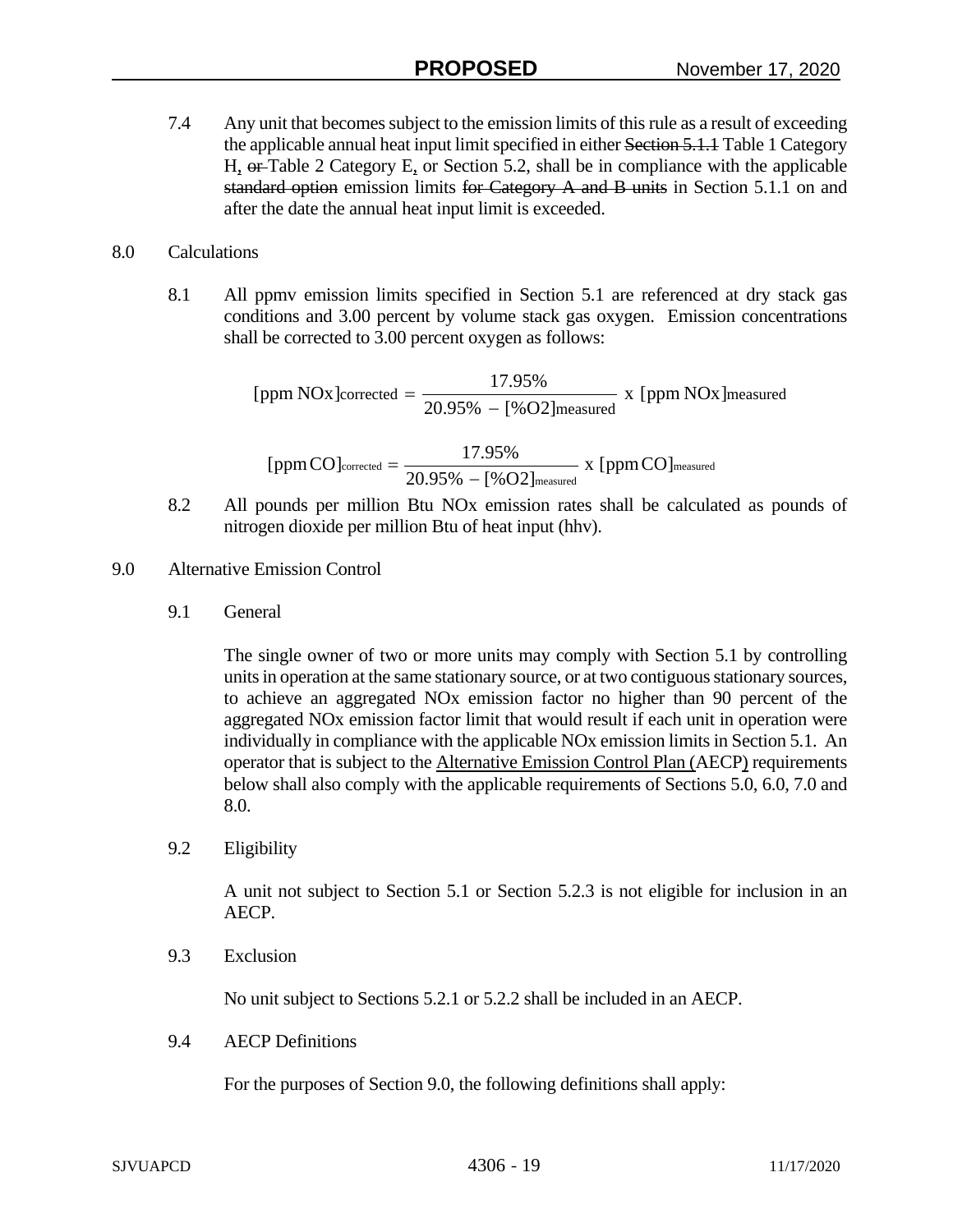9.4.1 Aggregated NOx emission factor limit: the sum of the NOx emissions, over seven consecutive calendar days, that would result if all units in the AECP were in compliance with the lb/MMBtu limits in Section 5.1 and operating at their actual firing rates, divided by the sum of the heat input of all units in the AECP over seven consecutive calendar days. Aggregated emission factor limit is calculated as:

$$
L_A = \frac{\sum L_i F_i}{\sum F_i}
$$

where: LA is the aggregated NOx emission factor limit (lb/MMBtu)

Li is the applicable NOx emission factor limit (lb/MMBtu) specified in Section 5.1.1 Table 1, Table 2, or Section 5.1.2 for each category of unit in the AECP,

Fi is the total heat input (hhv basis) of fuel (MMBtu) combusted in each unit during seven consecutive calendar days, and

i identifies each unit in the AECP.

9.4.2 Aggregated NOx emission factor: the sum of the actual NOx emissions during seven consecutive calendar days from all units in the AECP, divided by the sum of the heat input of all units in the AECP during seven consecutive calendar days. The aggregated emission factor is calculated as:

$$
E_A = \frac{\Sigma E_i F_i}{\Sigma F_i}
$$

where: E<sub>A</sub> is the aggregated NO<sub>x</sub> emission factor (lb/MMBtu),

Ei is the NOx emission factor (lb/MMBtu) for each unit in the AECP, established and verified by source testing, or continuous emission monitors,

Fi is the total heat input (hhv basis) of fuel (MMBtu) combusted in each unit during seven consecutive calendar days, and

i identifies each unit in the AECP.

## 9.5 AECP Requirements

9.5.1 The aggregated NOx emission factor (EA) shall not exceed 90 percent of the aggregated emission limit  $(L_A)$ . The owner of any unit in an AECP shall notify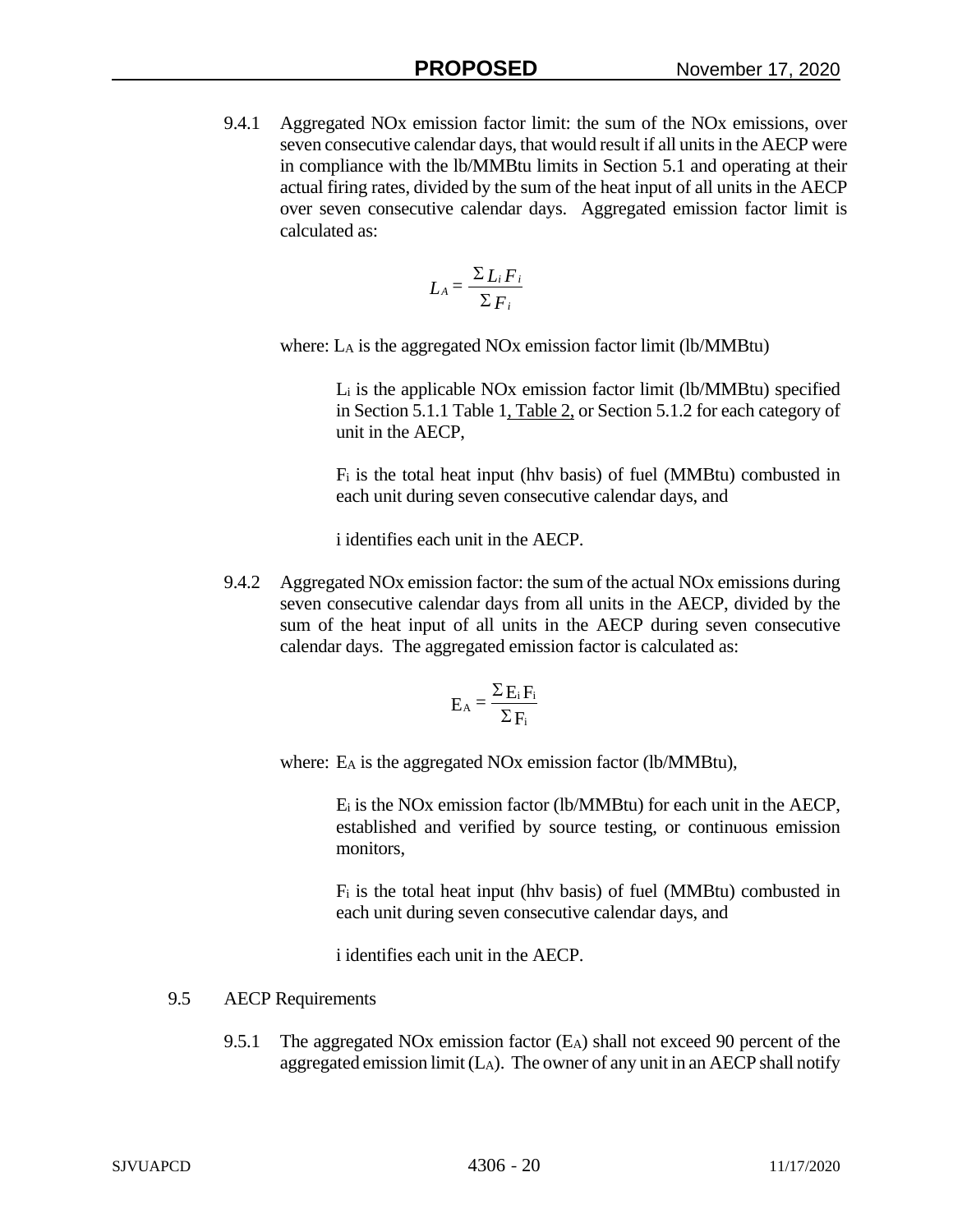the APCO within 24 hours of any violation of this section. A violation of  $E_A$ is a violation for every day in the averaging period.

EA must be  $\leq 0.90$  x L<sub>A</sub>

- 9.5.2 Only units in the AECP which were operated during seven consecutive calendar days shall be included in the calculations of the aggregated NOx emission factor (LA) and the aggregated NOx emission limit (EA).
- 9.5.3 During each seven consecutive calendar days of operation that the AECP is used, the operator shall calculate and record the aggregated NOx emission factor  $(L_A)$  and the aggregate NOx emission limit  $(E_A)$ .
- 9.5.4 The operator shall submit a NOx emission factor for each unit that is included in the AECP. The established NOx emission factor of the unit shall be no less than the emission factor of the unit from the most recent source test conducted pursuant to Section 6.3 and approved by the APCO. The operator shall not operate any AECP unit in such a manner that the NOx emissions exceed the established NOx emission factor of the unit.
- 9.5.5 The operator shall submit the AECP, for approval by the APCO, by June  $\frac{1}{2}$ , 2004 or at least 24 months before compliance with the applicable emission limits in Section 5.1 is required, pursuant to the Section 7.1, whichever is later. The AECP shall be submitted with an application for an Authority to Construct pursuant to complying with Section 7.1 as applicable. The operator shall obtain a written approval of the AECP from the APCO prior to implementation.
- 9.6 AECP Administrative Requirements
	- 9.6.1 The AECP shall:
		- 9.6.1.1 Contain all data, records, and other information necessary to determine eligibility of the units for alternative emission control, including but not limited to:
			- 9.6.1.1.1 A list of units subject to alternative emission control,
			- 9.6.1.1.2 Daily average and maximum hours of utilization for each unit,
			- 9.6.1.1.3 Rated heat input of each unit, and
			- 9.6.1.1.4 Fuel type for each unit.
		- 9.6.1.2 Present the methodology for recordkeeping and reporting required by Sections 9.6.4 and 9.6.5.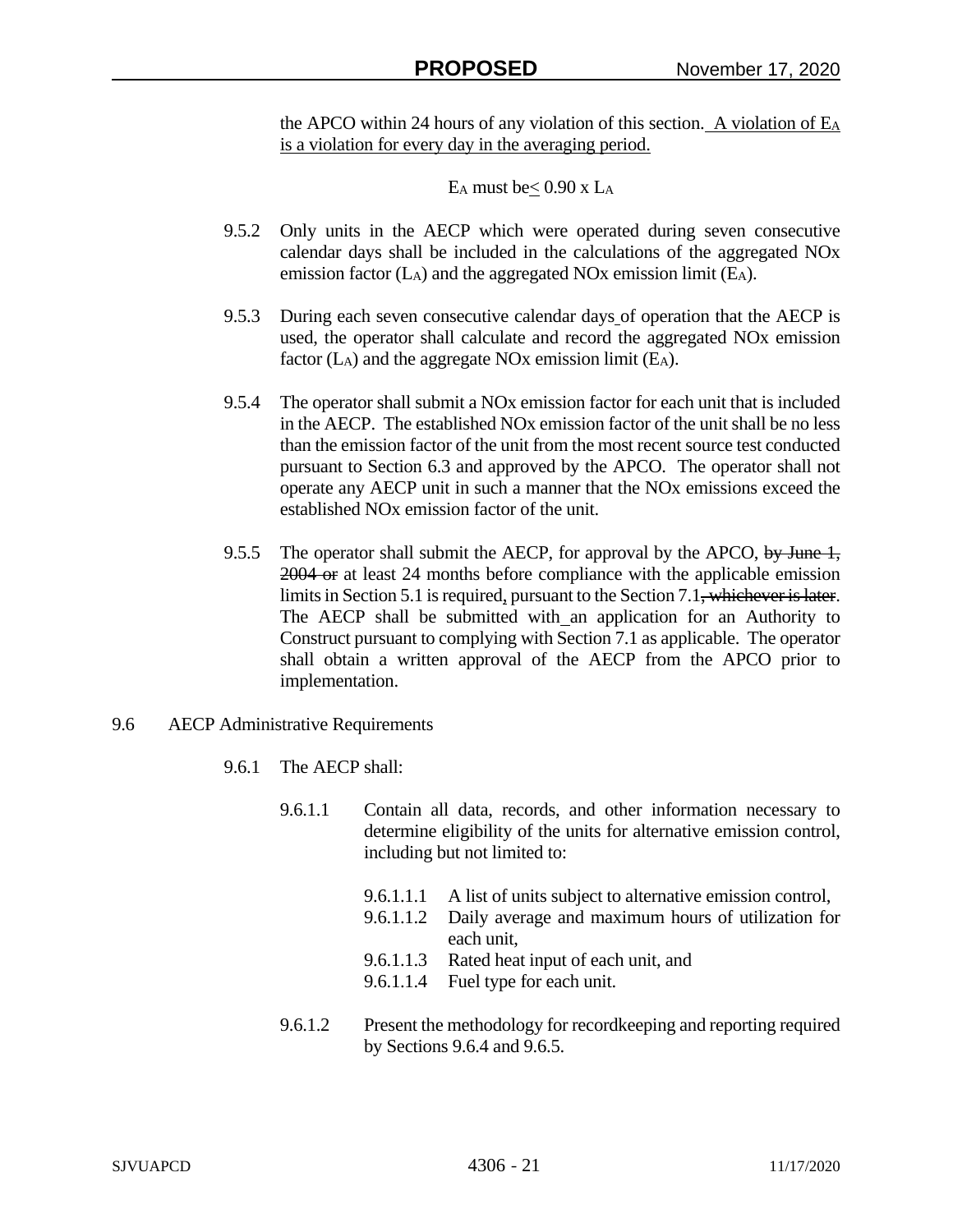- 9.6.1.3 Specify which NO<sub>x</sub> limit<del>, either Standard Option or Enhanced</del> Option, will be satisfied by the units under the AECP.
- 9.6.1.4 Demonstrate that the aggregated emission factor will meet the requirements of Section 9.5.
- 9.6.1.5 Demonstrate that the schedule for achieving AECP NOx emission levels is at least as expeditious as the schedule if applicable units were to comply individually with the applicable emission levels in Section 5.1 and the increments of progress Compliance Schedule in Section 7.0.
- 9.6.2 Revision of AECP

The owner shall submit an application for an Authority to Construct to revise an existing AECP, and shall obtain APCO approval of the revised AECP prior to implementing the revised AECP. Owners shall demonstrate APCO approval of the AECP prior to applying for a modification to said AECP.

9.6.3 AECP Recordkeeping

In addition to the records kept pursuant to Section 6.1, the operator shall maintain records, on a daily basis, of the parameters needed to demonstrate compliance with the applicable NOx emission limits when operating under the AECP. The records shall be retained for at least five years and shall be made available to the APCO upon request. The records shall include, but are not limited to, the following:

- 9.6.3.1 For each unit included in the AECP the owner shall maintain the following records for each day:
	- 9.6.3.1.1 Ffuel type and amount used for each unit  $(F_i)$ ,
	- 9.6.3.1.2 Tthe actual emission factor for each unit  $(E_i)$ ,
	- 9.6.3.1.3 Tthe total emissions for all units  $(\Sigma E_i F_i)$ .
	- 9.6.3.1.4 The aggregated emission factor (E<sub>A</sub>),
	- 9.6.3.1.5 Tthe aggregated emission factor limit  $(L_A)$ , and
	- 9.6.3.1.6 Aany other parameters needed to demonstrate daily compliance with the applicable NOx emissions when operating the units under the AECP.
- 9.6.4 Reporting and Annual Updates

Notifications of any violation pursuant to Section 9.5 shall include:

- 9.6.4.1 Nhame and location of facility,
- 9.6.4.2 Llist of applicable units,
- 9.6.4.3 Ceause and expected duration of exceedance,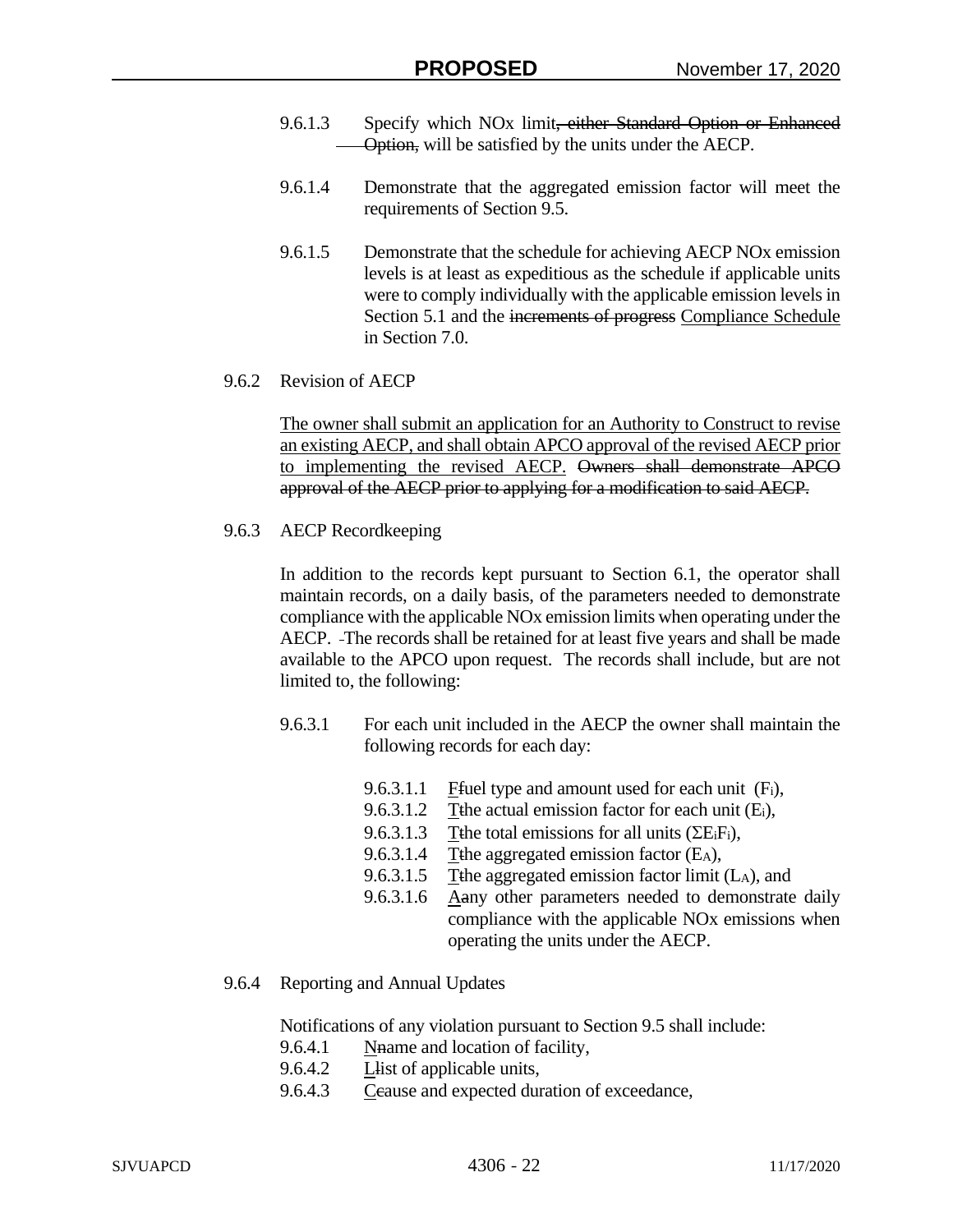- 9.6.4.4 The amount of excess emissions, and
- 9.6.4.5 Peroposed corrective actions and schedule.
- 9.7 Compliance Schedule

The AECP schedule for achieving reduced NOx emission levels shall be at least as expeditious as the schedule if applicable units were to comply individually with the emissions limits specified in Sections 5.1.1 and 5.1.2 and the applicable compliance schedule required by Section 7.0.